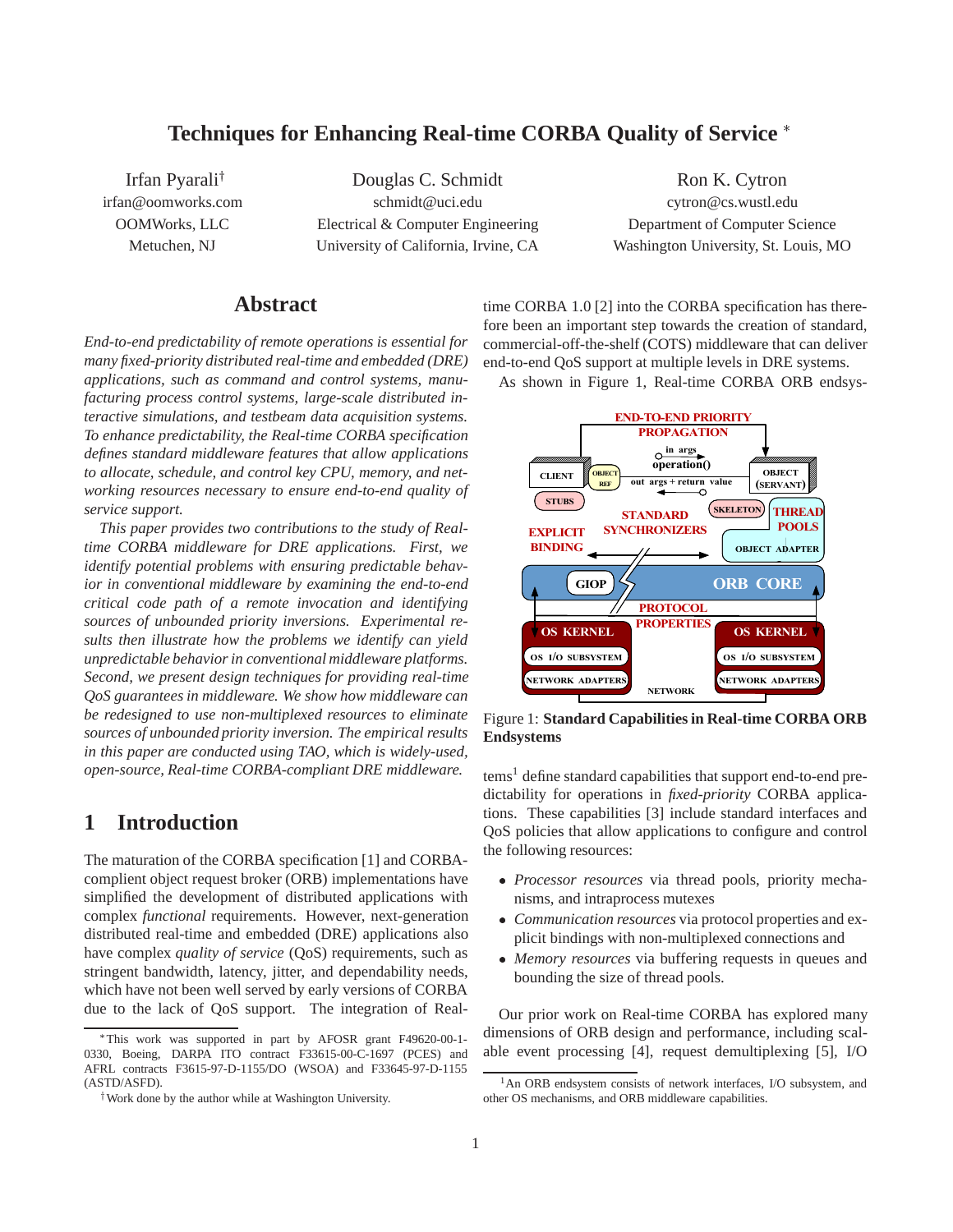subsystem [6] and protocol [7] integration, connection management [8] and explicit binding [9] architectures, asynchronous [10] and synchronous [11] concurrent request processing, and IDL stub/skeleton optimizations [12]. In this paper, we consider how to achieve *end-to-end predictability* using Real-time CORBA. We first describe the end-to-end critical code path of remote CORBA invocations to identify sources of unbounded priority inversions. We then present experimental results that show how the identified problems can yield non-predictable behavior in conventional ORB middleware platforms and how Real-time CORBA features can be applied to alleviate these problems.

The vehicle for our work is TAO [13], which is a highquality, widely-used, open-source<sup>2</sup> ORB compliant with most of the CORBA 2.6 specification [1]. Although TAO-specific capabilities have been used in mission-critical DRE applications for the past five years [14], we only recently finished enhancing TAO to support the Real-time CORBA 1.0 specification. TAO now implements the standard Real-time CORBA APIs that are designed to meet the real-time requirements of fixed priority applications by respecting and propagating thread priorities, avoiding unbounded priority inversions, and allowing applications to configure and control processor, communication, and memory resources.

The remainder of this paper is organized as follows: Section 2 examines the design of TAO's Real-time CORBA ORB, focusing on how it eliminates key sources of unbounded priority inversion; Section 3 describes the Real-time CORBA testbed and experiments used to evaluate TAO's end-to-end performance; Section 4 examines the experimental results that demonstrate the end-to-end predictability of TAO; Section 5 compares our research on TAO with related work; and Section 6 presents concluding remarks.

# **2 Redesigning TAO to Achieve End-to-End Predictability**

This section examines the design of two versions of TAO before and after Real-time CORBA support was added and shows how we identified and eliminated sources of unbounded priority inversion in TAO. To identify sources of unbounded priority inversion, we first analyze the typical endto-end critical code path of a CORBA request within ORBs that implement the "classic CORBA" specification (*i.e.*, before Real-time CORBA was adopted).<sup>3</sup> We then show how nonmultiplexed resources can be used to eliminate key sources of unbounded priority inversion.

### **2.1 Tracing a CORBA Two-Way Invocation End-to-End**

To identify sources of unbounded priority inversion within an ORB, we analyze the end-to-end critical code path of a synchronous two-way CORBA request, *e.g.*,

result = object $\rightarrow$ operation (arg1, arg2) The numbered bullets below correspond to the steps illustrated in Figure 2. Although we describe these steps in terms of a ver-



Figure 2: **Tracing an Invocation Through a Classic CORBA ORB**

sion of TAO that implemented only classic CORBA, other implementations of classic CORBA behave similarly. Moreover, we generalize the discussion by describing the steps in terms of the Reactor, Acceptor-Connector, and Leader/Followers patterns described in Sidebar 1.

**Connection management.** We first describe how a connection can be established between a CORBA client and server. The following are the activities a client ORB performs to create a connection actively when a client application invokes an operation on an object reference to a target server object:

- 1. Query the client ORB's connection cache for an existing connection to the server designated in the object reference on which the operation is invoked.
- 2. If the cache doesn't contain a connection to the server, use a connector factory [16] to create a new connection S.
- 3. Add the newly established connection  $S$  to the connection cache.

 $2$ The source code, documentation, and performance tests for TAO can be downloaded from www.cs.wustl.edu/˜schmidt/TAO.html.

<sup>&</sup>lt;sup>3</sup>The Real-time CORBA 1.0 specification was officially integrated into the baseline CORBA specification in version 2.4 [15].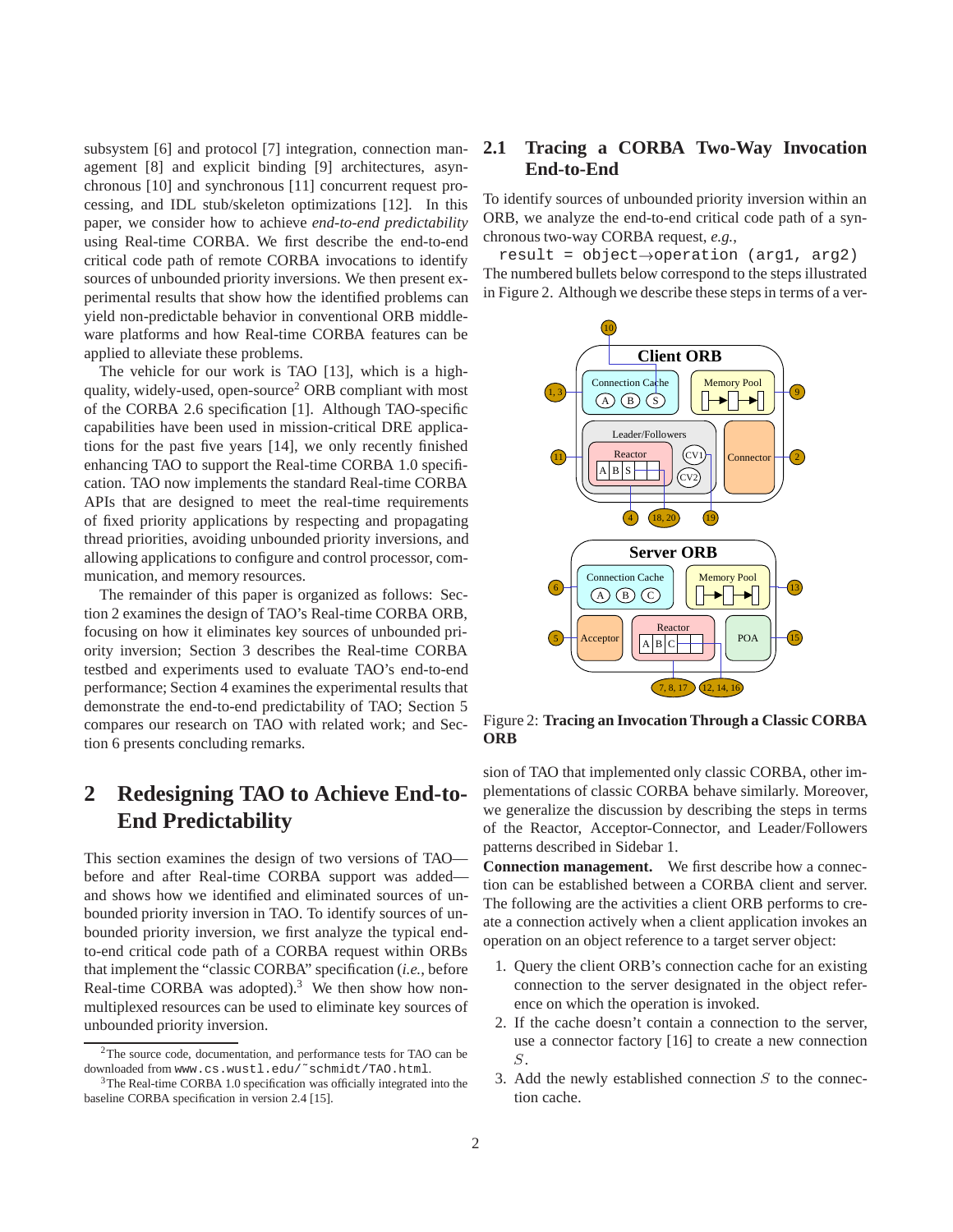### **Sidebar 1: Network Programming Patterns in TAO**

TAO's software architecture—like the architecture of many CORBA ORBs—is based on the network programming patterns described in [16]. Three fundamental patterns used in TAO's ORB are outlined below:

- **Reactor** is an event handling design pattern that allows an ORB to demultiplex and dispatch incoming requests and replies from peer ORBs. Request and reply handlers register with a reactor, which uses a synchronous event demultiplexer to wait for data to arrive from one or more ORBs. When data arrives, the synchronous event demultiplexer notifies the reactor, which then synchronously dispatches the handler associated with the data so that it can perform the requested service.
- **Acceptor-Connector** is an initialization design pattern that decouples the connection establishment between ORBs from the processing they perform after they are connected. The ORB initiating the connection uses a *connector factory* to establish the connection actively. The receptor ORB uses an *acceptor factory* to establish the connection passively.
- **Leader/Followers** is an architectural design pattern that provides an efficient concurrency model where multiple threads take turns detecting, demultiplexing, dispatching, and processing requests and replies from peer ORBs.
- 4. Also add connection  $S$  to the client ORB's reactor [16] since  $S$  is bi-directional and the server may send requests to the client using  $S$ .

The server ORB activities for accepting a connection passively are described next:

- 5. Use an acceptor factory [16] to accept the new connection  $C$  from the client.
- 6. Add  $C$  to the server ORB's connection cache since  $C$  is bi-directional and the server can use it to send requests to the client.
- 7. Also add connection  $C$  to the server ORB's reactor so the server is notified when a request arrives from the client.
- 8. Wait in the reactor's event loop for new connection and data events.

**Synchronous two-way request/reply processing.** We now describe the steps involved when a client invokes a synchronous two-way request to a server, the server processes the request and sends a reply, and the client processes the reply. After the connection from client to server has been established, the following activities are performed by a client ORB when a client application thread invokes an operation on an object reference that designates a target server object:

9. Allocate a buffer from a memory pool to marshal the parameters in the operation invocation.

- 10. Send the marshaled data to the server using connection  $S$ . Connection <sup>S</sup> is locked for the duration of the transfer.
- 11. Use the leader/followers manager [16] to wait for a reply from the server. Assuming that a leader thread is already available, the client thread waits as a follower on a condition variable or semaphore.<sup>4</sup>

The server ORB activities for processing a request are described below:

- 12. Read the header of the request arriving on connection <sup>C</sup> to determine the size of the request.
- 13. Allocate a buffer from a memory pool to hold the request.
- 14. Read the request data into the buffer.
- 15. Demultiplex the request to find the target portable object adapter (POA) [17], servant, and skeleton – then dispatch the designated upcall to the servant after demarshaling the request parameters.
- 16. Send the reply (if any) to the client on connection <sup>C</sup>. Connection <sup>C</sup> is locked for the duration of the transfer.
- 17. Wait in the reactor's event loop for new connection and data events.

Finally, the client ORB performs the following activities to process a reply from the server:

- 18. The leader thread reads the reply from the server on connection <sup>S</sup>.
- 19. After identifying that the reply belongs to the follower thread, the leader thread hands off the reply to the follower thread by signaling the condition variable used by the follower thread.
- 20. The follower thread demarshals the parameters and returns control to the client application, which processes the reply.

## **2.2 Identifying Sources of Unbounded Priority Inversion**

Devising predictable components and their interconnections is essential to provide end-to-end QoS support for ORB endsystems. This section identifies sources of unbounded priority inversion that often arise in the critical path of a synchronous CORBA two-way operation invocation outlined in Section 2.1. The steps we refer to in our discussion below appear in Figure 2.

**Connection Cache.** In steps 10 and 16, other threads are denied access to the connection for the duration of the data transfer. This connection-level mutual exclusion prevents multiple threads from writing to the same connection simultaneously

<sup>&</sup>lt;sup>4</sup>The leader thread may actually be a server thread waiting for incoming requests or another client thread waiting for its reply.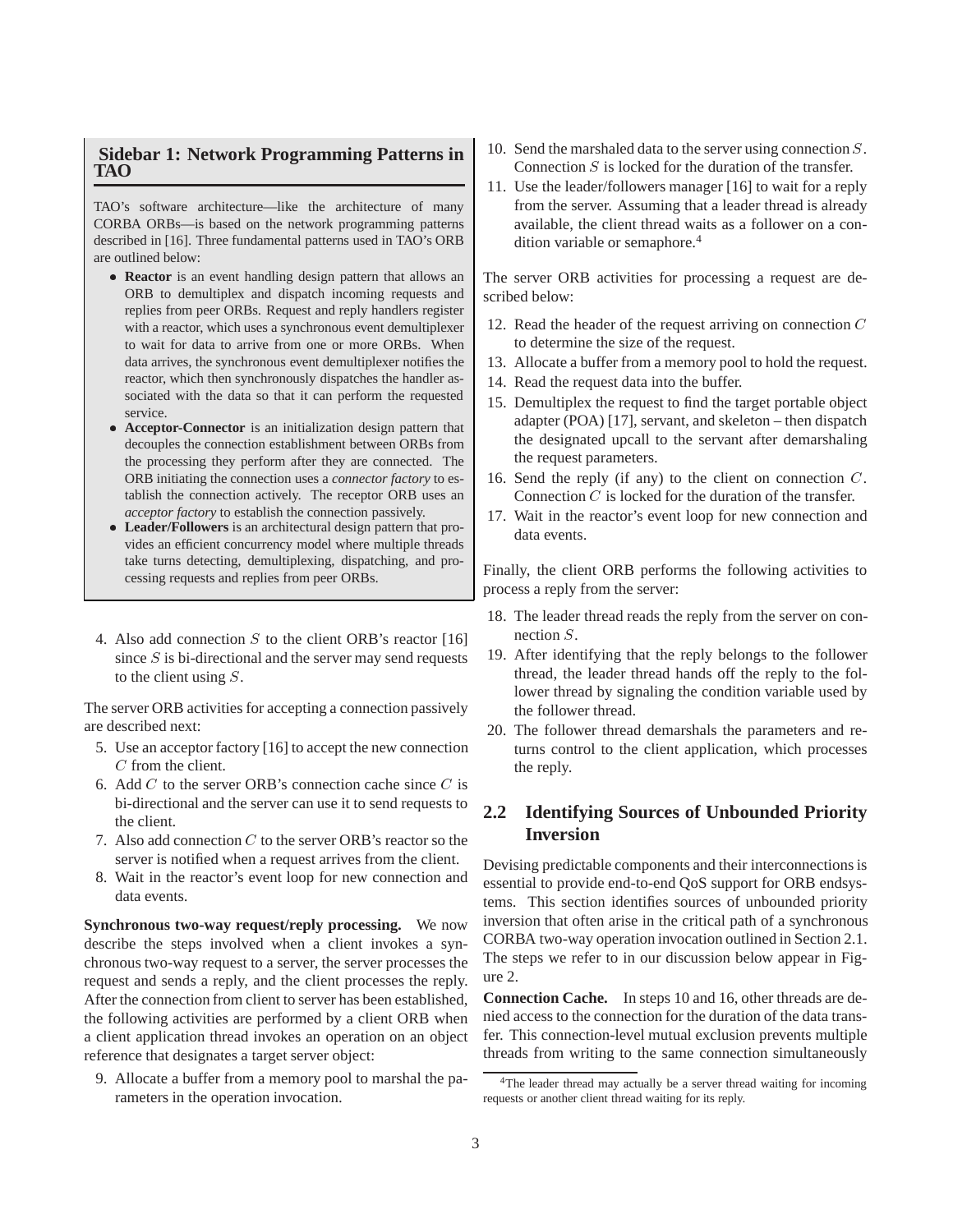and corrupting request and reply data. However, the time required to send the request data depends on the availability of network resources and the size of the request. Unless the underlying network provides strict time guarantees for data delivery, serializing access to a connection can cause a higher priority thread to wait indefinitely, thereby yielding unbounded priority inversion. Moreover, if priority inheritance [18] is not supported by the mutual exclusion mechanism that serializes the connection, priority inversion can be further exacerbated.

An ORB can create a new connection to the peer ORB instead of waiting for existing connection to become available. However, creating a new connection could also take an indefinite amount of time and therefore would not bound the priority inversion. Another approach would be to preallocate enough connections to ensure the client always has a non-busy connection available to the server. Unfortunately, this scheme requires advanced knowledge of application behavior, is resource intensive, and scales poorly.

**Memory freestore.** In steps 9 and 13, buffers are allocated to marshal and demarshal requests. While finding a sufficiently large buffer, conventional ORBs lock the global freestore to prevent multiple threads from corrupting its internal freelist. However, the time required to allocate a new buffer depends on freestore fragmentation and memory management algorithms [19, 20]. Unless the freestore provides timeliness guarantees for buffer allocation and deletion, serializing access to the freestore can cause a higher priority thread to wait indefinitely, leading to unbounded priority inversion. As with connections, if priority inheritance is not supported by the mutual exclusion mechanism that locks the freestore, priority inversion can be further exacerbated.

One approach to alleviate this problem would be to use runtime stack allocation or a memory pool in thread-specific storage, which does not need mutual exclusion since neither is shared among multiple threads. In some use cases, however, it may not be possible to use these freestore implementations, *e.g.*, buffers need be shared by multiple threads in the ORB or the application.

**Leader/Followers.** Assume that the leader thread is of low priority, while the follower thread is of high priority. In steps 18 and 19, the leader thread handles the reply for the follower thread. During this time, the leader thread may be preempted by some other thread of medium priority before the reply is handed off to the follower. This priority inversion can be avoided if the leader thread can inherit the priority of the follower thread through a condition variable. Unfortunately, although most real-time operating systems support priority inheritance for mutexes, they rarely support priority inheritance for condition variables.

**Reactor.** There is no way to distinguish a high priority client request from one of lower priority at the reactor level in step 12. This lack of information can lead to unbounded priority inversion if a lower priority request is serviced before one of higher priority.

**POA.** In step 15, the POA dispatches the upcall after locating the target POA, servant, and skeleton. The time required to demultiplex the request may depend on the organization of the POA hierarchy and number of POAs, servants, or operations configured in the server. The time required to dispatch the request may depend on thread contention on a POA's dispatching table. Demultiplexing and dispatching in conventional CORBA implementations is typically inefficient and unpredictable [21, 5].

In summary, this section described the typical sources of unbounded priority inversion in the critical path of an ORB. Even though the details may vary between different ORB implementations, *e.g.*, an ORB implementation may use the Half-Sync/Half-Async concurrency pattern [16] instead of the Leader/Followers pattern, the key components of the ORB (*i.e.*, caching, memory management, concurrency, request demultiplexing, and dispatching components) must be evaluated carefully to identify potential sources of unbounded priority inversion.

## **2.3 Eliminating Sources of Unbounded Priority Inversion in TAO**

To address the problems described in Section 2.2, we designed TAO's Real-time CORBA implementation to use nonmultiplexed resources. In our design shown in Figure 3, each thread lane (described in Sidebar 2) has its own connection cache, memory pool freestore, acceptor, and leader/followers manager (which includes a reactor). These lane-specific re-



Figure 3: **The Design of the TAO Real-time CORBA**

sources are shared only by the threads in the lane. Priority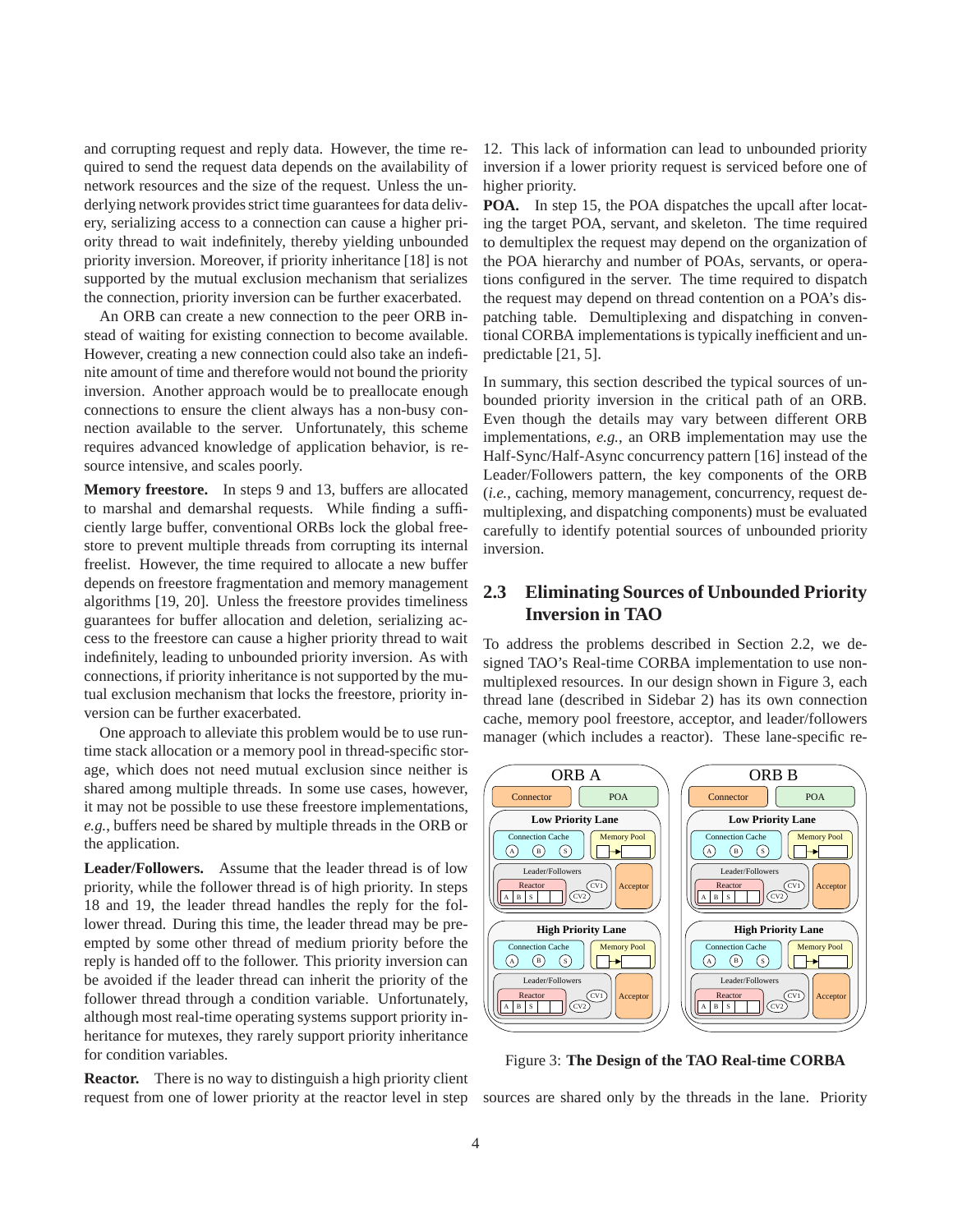inversion is therefore avoided since all the threads in a lane have the same priority.

All lanes in the TAO ORB share components that are not in the critical path (such as configuration factories) or that do not contribute to priority inversion (such as connectors). In standard CORBA, POAs are shared, which could be a source of non-determinism. However, our previous work on CORBA request demultiplexing [22] describes techniques to ensure predictable POA demultiplexing and reduce average- and worstcase overhead *regardless* of organization of an ORB's POA hierarchy or number of POAs, servants, or operations. Likewise, our work on efficient, scalable, and, predictable dispatching components [23] shows how it is possible to bound priority inversion and hence provide timeliness guarantees to DRE applications. Moreover, our work on Real-time CORBA explicit binding mechanisms illustrates how to design predictable connection management into an ORB [9].

One potential drawback with TAO's lane-specific resource technique is that it is more resource intensive than multiplexed techniques. For example, if a thread in a high priority lane has established a connection to a particular server, and a thread in a low priority lane wants to communicate with the same server, the low priority thread cannot use the connection cached in the high priority lane. DRE applications typically deal with a small range of distinct priorities, so TAO's lane-specific resource scheme is generally not a problem in practice. Moreover, when hundreds of priorities are desired, priorities can be banded into ranges to ease resource requirements and schedulability analysis of the system.

### **Sidebar 2: Real-time CORBA Thread Pools**

Many real-time systems use multithreading to (a) distinguish between different types of service, such as high-priority vs. lowpriority tasks [14], (b) support thread preemption to prevent unbounded priority inversion and deadlock, and (c) support complex object implementations that run for long and/or variable durations. To allow real-time ORB endsystems and applications to leverage these benefits of multithreading—while controlling the amount of memory and processor resources they consume—Realtime CORBA defines two types of server *thread pool* models [24]:

- *Thread pool with lanes* In this model, threads in a pool are divided into *lanes* that are assigned different priorities. The priority of the threads generally does not change.
- *Thread pool without lanes* In this model, all threads in a pool have the same assigned priority. However, the priority is changed to match the priority of a client making the request.

Each thread pool is then associated with one or more object adapters. The threads in a pool process client requests targeted at servants registered with the pool's associated object adapter(s).

### **2.4 Achieving End-to-end Predictability in TAO**

After the ORB has been designed to avoid unbounded priority inversions in the critical path, end-to-end predictability can be achieved by propagating and preserving priorities. TAO accomplishes this by implementing the following Real-time CORBA features:

- **Thread pools**, which are described in Sidebar 2 and which are implemented in TAO [25]. TAO thread pools use the Leader/Followers design pattern [16] to reduce synchronization overhead and optimize memory management, thereby resulting in reduced priority inversions and improved dispatch latencies.
- **Priority propagation models**, which are described in Sidebar 3. The client priority propagation model allows a client to piggyback its priority with the request data to a server. A server thread processing this request changes its priority to match the priority of the client for the duration of its request processing. The server declared priority model allows the server to specify the priority at which requests on an object will be processed. This priority is specified when the object is registered with the object adapter and is stored in the object adapter's active object table. When a server thread processes a request on this object, its priority is changed to match the server declared priority for the duration of processing the request.
- **Explicit binding mechanisms**, which are described in Sidebar 4. Explicit binding enables clients to bind themselves to server objects using pre-allocated connections, priority bands, and private connections. TAO offers an implementation [11] of this feature for Real-time CORBA. TAO's connection cache is extended to keep track of the QoS properties of the connections, which includes priority banding and privacy attributes.

# **3 Experimentation Setup**

This section describes the Real-time CORBA testbed and experiments used to evaluate TAO's end-to-end performance. We evaluate two different configurations of TAO:

- **Classic CORBA** We first illustrate the limitations of classic CORBA implementations that cannot satisfy QoS requirements. This analysis is performed using a version of TAO configured without Real-time CORBA support.
- **Real-time CORBA** We then perform the same experiments using Real-time CORBA features to show how end-to-end predictability can be achieved when the underlying middleware respects and propagates thread priorities, avoids unbounded priority inversions, and allows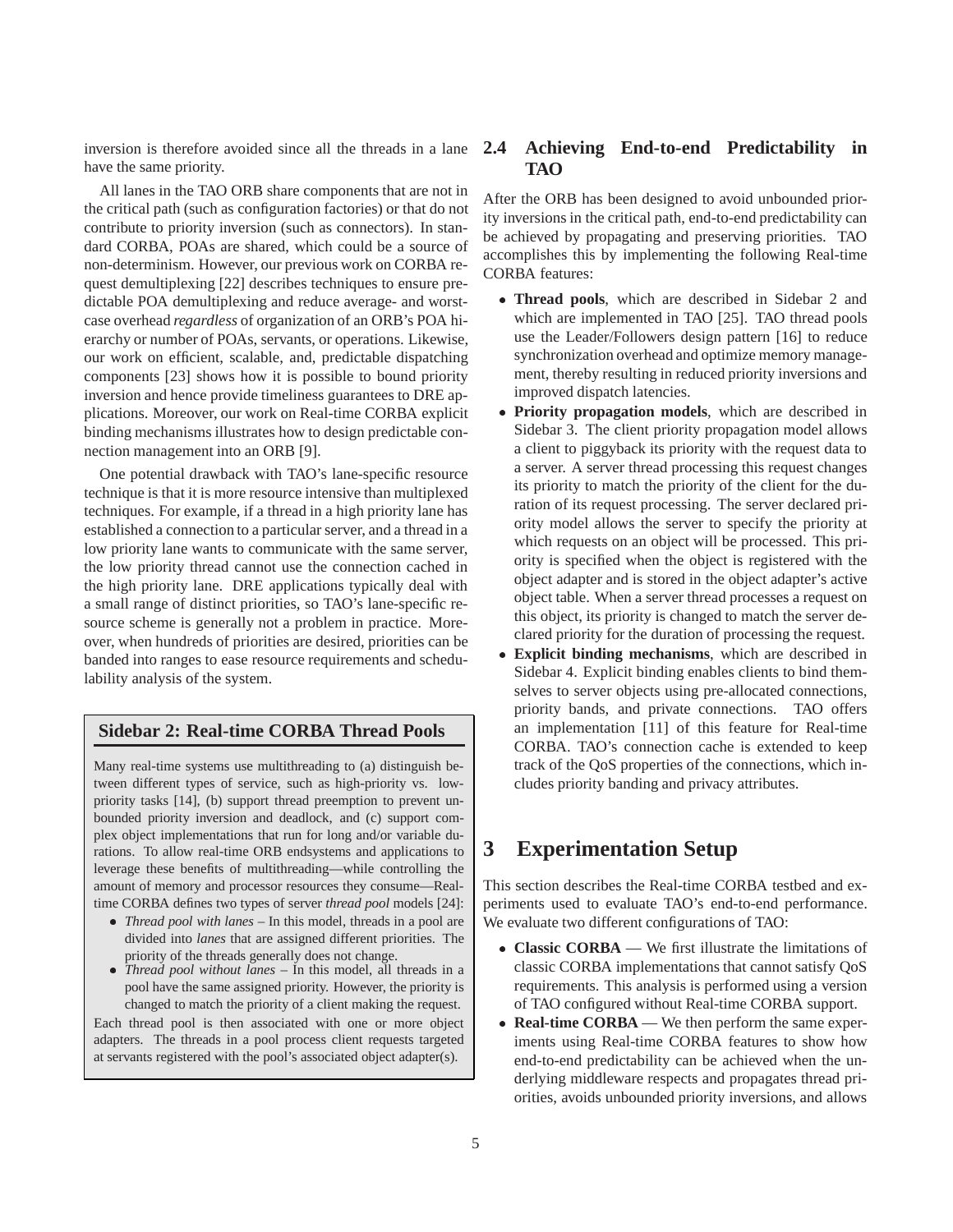### **Sidebar 3: Propagating Priorities with Realtime CORBA**

Classic CORBA ORBs provide no standard mechanism for clients to indicate the relative priorities of their requests to ORB endsystems. This feature is necessary, however, to reduce end-to-end priority inversion, as well as to bound latency and jitter for applications with deterministic real-time QoS requirements. Realtime CORBA defines a *PriorityModel* policy with two values, SERVER DECLARED and CLIENT PROPAGATED, as described be $low<sup>2</sup>$ 

- *Server declared priorities*—This model allows a server to dictate the priority at which an invocation on a particular object will execute. In the server declared model, the priority is designated *a priori* by the server and is encoded into the object reference published to the client.
- *Client propagated priorities*—This model allows a server to process incoming requests at a priority of the client thread. In this model, each invocation carries the CORBA priority of the operation in the service context list that is tunneled with its GIOP request. Each ORB endsystem along the activity path between the client and server processes the request at this priority. Moreover, if the client invokes a two-way operation, its CORBA priority will determine the priority of the reply.

applications to configure and control processor, communication, and memory resources. This analysis is performed using a version of TAO that supports Real-time CORBA features.

By keeping the basic ORB capabilities (*e.g.*, stubs, skeletons, POA, reactor, acceptor, and connector) consistent, we can compare the impacts of eliminating unbounded priority inversions in the ORB and propagating priorities end-to-end.

## **3.1 Overview of the ORB Endsystem Testbed**

Below we describe our ORB endsystem testbed as illustrated in Figure 4 and described in Table 1. Here we examine the client and server setup in terms of distribution, threading, scheduling, and priorities. We also describe how we vary load in our ORB endsystem testbed.

**Client and server configuration.** Most experiments collocate the client and server on the same machine and use a single CPU, as shown in Figure 4 (a). We focus our experiments on a single CPU hardware configuration in order to:

- Factor out differences in network-interface driver support and
- Isolate the impact of OS design and implementation on ORB middleware and application performance.

We explicitly mention when the client and server are distributed across different machines or when a second CPU is enabled, as shown in Figure 4 (b).

### **Sidebar 4: Explicit Binding with Real-time CORBA**

Before Real-time CORBA was standardized, the CORBA specification supported only *implicit binding*, where resources on the path between a client and its server object are established on-demand, *e.g.*, after a client's first invocation on the server. Implicit binding helps conserve OS and networking resources by deferring the creation of connections until they are actually used. Although not strictly part of the implicit binding model, many ORBs also allow multiple client threads in a process to be multiplexed through a shared network connection to their corresponding server.

Unfortunately, implicit binding and connection multiplexing are inadequate for DRE applications with stringent QoS requirements. In particular, deferring connection establishment until runtime can increase latency and jitter significantly. Moreover, the use of connection multiplexing can yield substantial priority inversion due to head-of-line blocking associated with connection queues that are processed in FIFO order.

To avoid these problems, the Real-time CORBA specification defines a group of orthogonal explicit binding mechanisms that support the following capabilities:

- A *connection pre-establishment* mechanism, which eliminates a common source of operation jitter
- A *PriorityBandedConnection* policy, where the invocation priority of the client determines which connection is used and
- A *PrivateConnection* policy, which guarantees nonmultiplexed connections.



Figure 4: **Overview of Real-time CORBA Testbed**

As discussed in Section 3.2, clients in these experiments use two types of threads:

- Real-time threads of various priorities making invocations at periodic intervals and
- Best-effort threads that try to disrupt system predictability by stealing resources from real-time threads.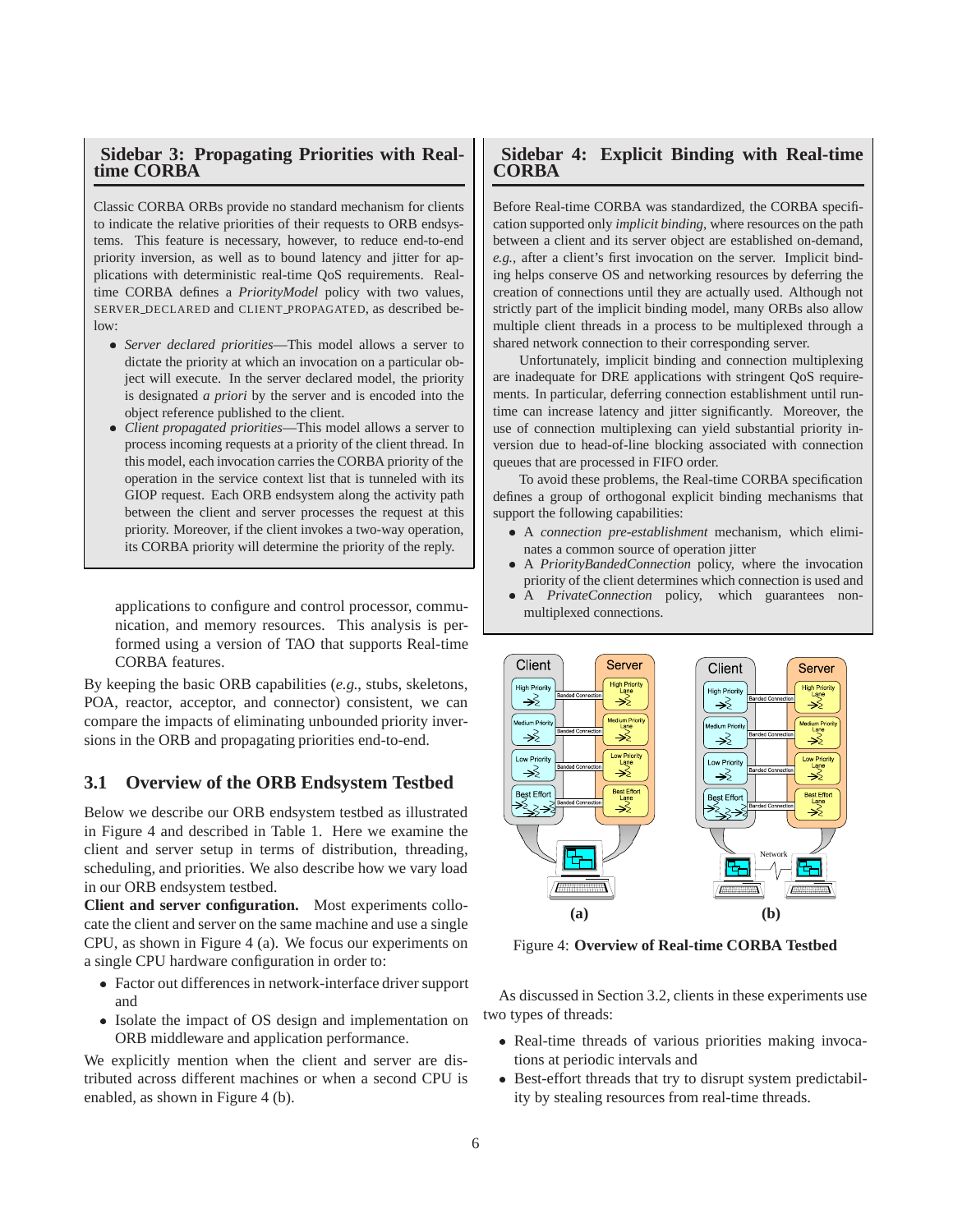| Name                      | hermes.doc.wustl.edu      |
|---------------------------|---------------------------|
|                           |                           |
| <b>Hardware Profile</b>   |                           |
| $\overline{\text{OS}}$    | Linux 2.4 (Redhat 7.1)    |
| Processor (2)             | Intel Pentium III 930 MHz |
| Memory                    | 500 Megabytes             |
| <b>CPU</b> Cache          | 256 KB                    |
|                           |                           |
| <b>Threads Profile</b>    |                           |
| ORBSchedPolicy            | <b>SCHED FIFO</b>         |
| <b>ORBScopePolicy</b>     | <b>SYSTEM</b>             |
| <b>ORBPriorityMapping</b> | linear                    |
|                           |                           |
| <b>Priority Profile</b>   |                           |
| <b>High Priority Lane</b> | 32767                     |
| Medium Priority Lane      | 21844                     |
| Low Priority Lane         | 10922                     |
| <b>Best Effort Lane</b>   |                           |

Table 1: **Description of Real-time CORBA Testbed**

The servers in these experiments are configured with thread pools both with and without lanes.

**Rate-based threads.** Rate-based threads are identified by their frequency of invocation. For example, an  $H$  Hertz thread tries to make  $H$  invocations to the server every second. The period <sup>P</sup> of a rate-based thread is the multiplicative inverse of its frequency.  $E$  is the time it takes for an invocation to complete and it depends on the work and the QoS it receives from the client ORB endsystem, the network, and the server ORB endsystem.

The following are three scenarios of an invocation's execution with respect to its period:

 **Invocation completes within period.** In this scenario, a rate-based thread sleeps for time S equal to  $(P - E)$ before making its next invocation, as shown in Figure 5. No deadlines are missed in this case.



Figure 5: **Invocation Completes Within Its Period**

 **Invocation execution time exceeds period.** In this scenario, the execution time of invocation  $N(E<sub>N</sub>)$  is such that invocation  $N + 1$  is invoked immediately since there is no time to sleep, *i.e.*,  $(P - E) \leq 0$ , as shown in Figure 6. Note that since the invocations are synchronous two-way CORBA calls, in any given thread a second invocation can only be made after the first one completes. In presenting the performance results, invocations  $N$  and  $N + 1$  are not considered to have missed their deadlines. An invocation is considered to have missed its



Figure 6: **Invocation Takes Longer Than Its Period**

deadline only when it cannot be started within its period. If the execution time is consistently greater than the period, however, then  $E-P \over E$  fraction of the deadlines will be missed. These experiments can also be configured with more stringent requirements, *e.g.*, where an invocation is considered to miss its deadline when it cannot complete execution within its period.

 **Invocation misses deadline.** In this scenario, the execution time of invocation  $N(E_N)$  is such that invocation  $N + 1$  could not be made during time  $P_{N+1}$  through  $P_{N+2}$ , as shown in Figure 7. In this case, invocation



Figure 7: **Invocation Misses Deadline**

 $N + 1$  missed its deadline and was not invoked.

Continuous threads. Continuous client threads use a flooding model of invocations on a server, *i.e.*, they do not pause between successive invocations.

**FIFO scheduling.** Threads used in the real-time experiments are placed in the OS FIFO scheduling class and system scheduling scope. The FIFO scheduling class provides the most predictable behavior since threads scheduled using this policy will run to completion unless they are preempted by a higher priority thread.

**Linear mapping.** CORBA priorities are linearly mapped to native OS priorities and vice versa. For example, on Linux 2.4<sup>5</sup> the RTCORBA:: maxPriority of 32,767 maps to the maximum priority in the FIFO scheduling class of 99, RTCORBA::minPriority of 0 maps to the minimum priority in the FIFO scheduling class of 1, and everything in between is evenly apportioned. The CORBA priority range is divided evenly such that the priority lanes are assigned the following CORBA priorities:

<sup>&</sup>lt;sup>5</sup>Equivalent performance results were obtained when these experiments were conducted on Solaris 2.7 and similar behavior is expected on other platforms with comparable real-time characteristics.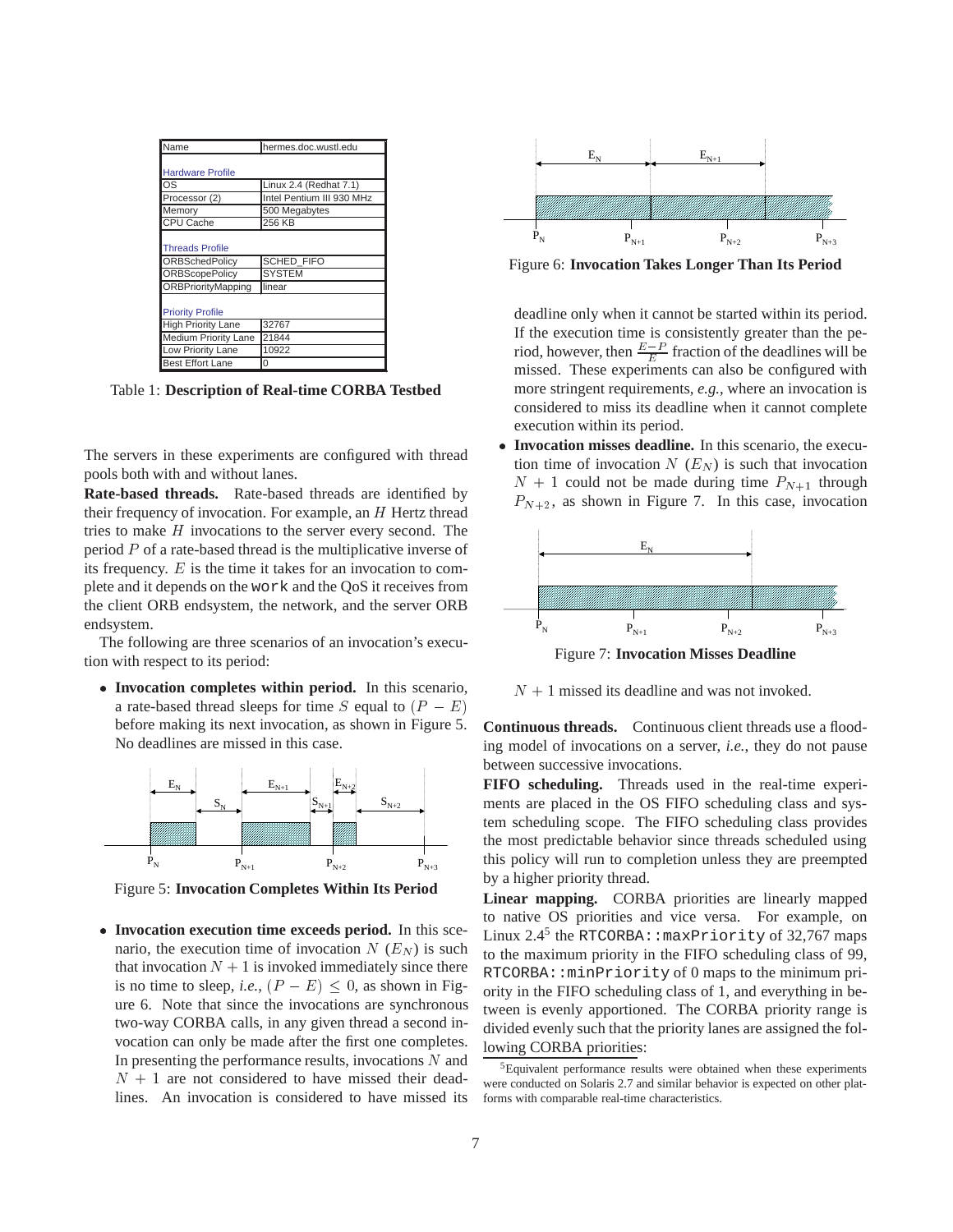- The high priority thread lane is assigned 32,767;
- The medium priority lane is assigned 21,844;
- The low priority lane is assigned 10,922; and
- The best-effort thread lane is assigned 0.

**Operation invocation.** The signature of the operation invoked by the client on the server is:

void method (in unsigned long work);

The work parameter specifies the amount of CPU intensive work the server will perform to service this invocation. The higher the value of work, therefore, the more the number of iterations of a CPU consuming loop in the servant upcall, resulting in increased load on the server.

## **3.2 Overview of the Real-time ORB Experiments**

The experiments presented here measure the degree of realtime, deterministic, and predictable behavior of CORBA middleware. End-to-end predictability of timeliness in a fixed priority CORBA system is defined as:

- Respecting thread priorities for resolving resource contention during the processing of CORBA invocations.
- Bounding the duration of thread priority inversions during end-to-end processing.
- Bounding operation invocations latencies.

The following experiments demonstrate the degree of endto-end predictability exhibited by different ORB configurations by showing the extent to which they can propagate and preserve priorities, exercise control over the management of resources, and avoid unbounded priority inversions. Our experiments vary different aspects and parameters of the ORB endsystem testbed (described in Section 3.1) to measure how well these conditions are met by the ORB middleware. The following nine experiments measure system reaction to increased workload, ranging from unloaded to an overloaded situation, as well as ORB endsystem reaction to increased besteffort work:

- 1. Increasing workload
- 2. Increasing invocation rate
- 3. Increasing client and server concurrency
- 4. Increasing workload in classic CORBA
- 5. Increasing workload in Real-time CORBA with lanes Increasing priority  $\rightarrow$  Increasing rate
- 6. Increasing workload in Real-time CORBA with lanes Increasing priority  $\rightarrow$  Decreasing rate
- 7. Increasing best-effort work in classic CORBA
- 8. Increasing best-effort work in Real-time CORBA with lanes



Figure 8: **Configuration for Measuring the Effect of Increasing Workload**

#### 9. Increasing workload in Real-time CORBA without lanes

The first three experiments are basic non-real-time tests that provide a baseline for general characteristics of the ORB endsystem testbed. All threads in these three experiments have the default OS priority and are scheduled in the default scheduling class. Experiment 1 measures throughput as the workload increases. Experiment 2 measures deadlines made/missed as the target invocation rate goes beyond the ORB endsystem capacity. Experiment 3 measures throughput as client and server concurrency increases, while also adding additional CPU support.

The remaining six experiments contain several client threads of different importance. The importance of each thread is mapped to its relative priority. Experiments 4–6 measure throughput with and without Real-time CORBA as the workload increases. Experiments 7 and 8 measure throughput with and without Real-time CORBA, as best-effort work increases. Finally, Experiment 9 measures throughput with Real-time CORBA thread pools without lanes as workload increases. Experiments 5, 6, and 8 use Real-time CORBA thread pools with lanes.

All the Real-time CORBA experiments exercise the CLIENT PROPAGATED policy to preserve end-to-end priority. The priority of threads in a thread pool with lanes is fixed. However, the priority of threads in a thread pool without lanes is adjusted to match the priority of the client when processing the CORBA request. After processing completes, the ORB restores the thread's priority to the priority of the thread pool.

## **4 Experimention Results**

This section presents the results of an empirical analysis of end-to-end ORB behavior based on the testbed described in Section 3. We describe the configurations used and the performance results obtained for the various real-time CORBA experiments we conducted.

#### **Experiment 1: Increasing Workload**

This experiment measures the effect of increasing workload in the ORB endsystem testbed. As shown in Figure 8, the server has one thread handling incoming requests and the client has one continuous thread making invocations. Workload is in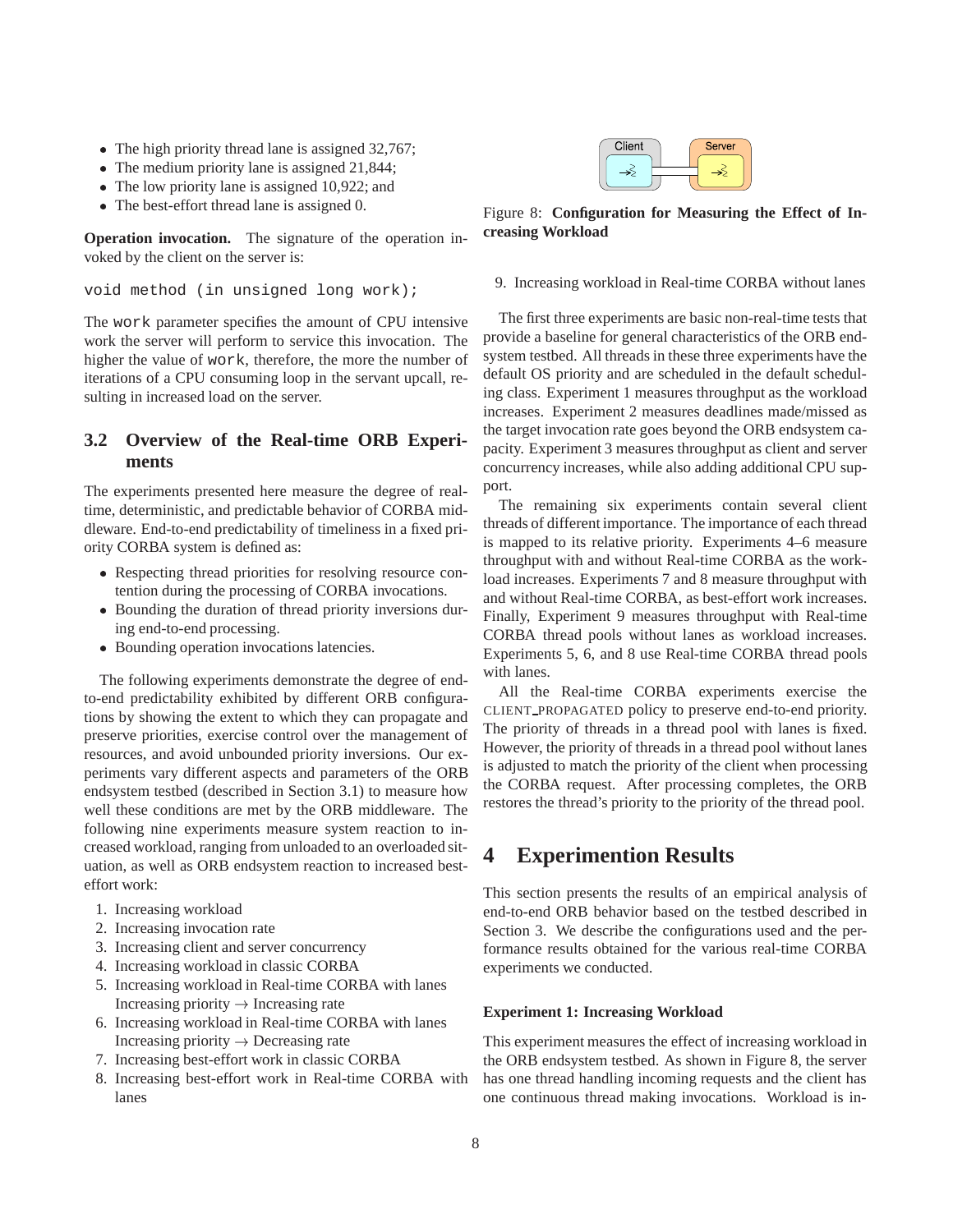creased by increasing the work parameter in the invocation, which makes the server perform more work for every client request. The performance graph in Figure 9 plots the throughput achieved (invocations/second) as the workload increases. Not surprisingly, as the workload increases, the throughput decreases.



Figure 9: **Effect of Increasing Workload**

#### **Experiment 2: Increasing Invocation Rate**

This experiment measures the impact of increasing the target frequency for a rate-based thread beyond the capacity of the system. As shown in Figure 10, the server has one thread handling incoming requests and the client has one rate-based thread making invocations. As the frequency of the rate-based



Figure 10: **Configuration for Measuring the Effect of Increasing Invocation Rate**

thread is increased, it eventually exceeds the capacity of the system. Workload is held constant in this experiment at 30. Figure 9 shows that in Experiment 1, the continuous thread could make  $\sim$ 150 invocations/second with a workload of 30. ORB endsystem capacity is therefore estimated at  $\sim$ 150 invocations/second with this workload.

The performance graph in Figure 11 plots the percentage of deadlines made as the target frequency of the rate-based thread increases. Until the target frequency increases to  $\sim$ 150 invocations/second, the rate-based thread is able to meet 100% of its deadlines. After the target frequency goes beyond 150 invocations/second, however, the rate-based thread starts to miss deadlines. The number of deadlines missed increases with the increased target frequency.



Figure 11: **Effect of Increasing Invocation Rate**

#### **Experiment 3: Increasing Client and Server Concurrency**

This experiment measures the impact of increasing the concurrency of both the client and the server as shown in Figure 12. The following three server configurations are used in this ex-



#### Figure 12: **Configuration for Measuring the Effect of Increasing Concurrency**

periment:

- 1. One thread to handle incoming requests; one CPU utilized.
- 2. Two threads to handle incoming requests; one CPU utilized.
- 3. Two threads to handle incoming requests; two CPUs utilized.

For each of these server configurations, the number of client threads making continuous invocations is increased from 1 to 20. As with Experiment 2, workload is held constant at 30.

The performance graph in Figure 13 plots the collective/cumulative throughput achieved for all the client threads as the number of client threads increases. The results are de-



Figure 13: **Effect of Increasing Concurrency**

scribed below.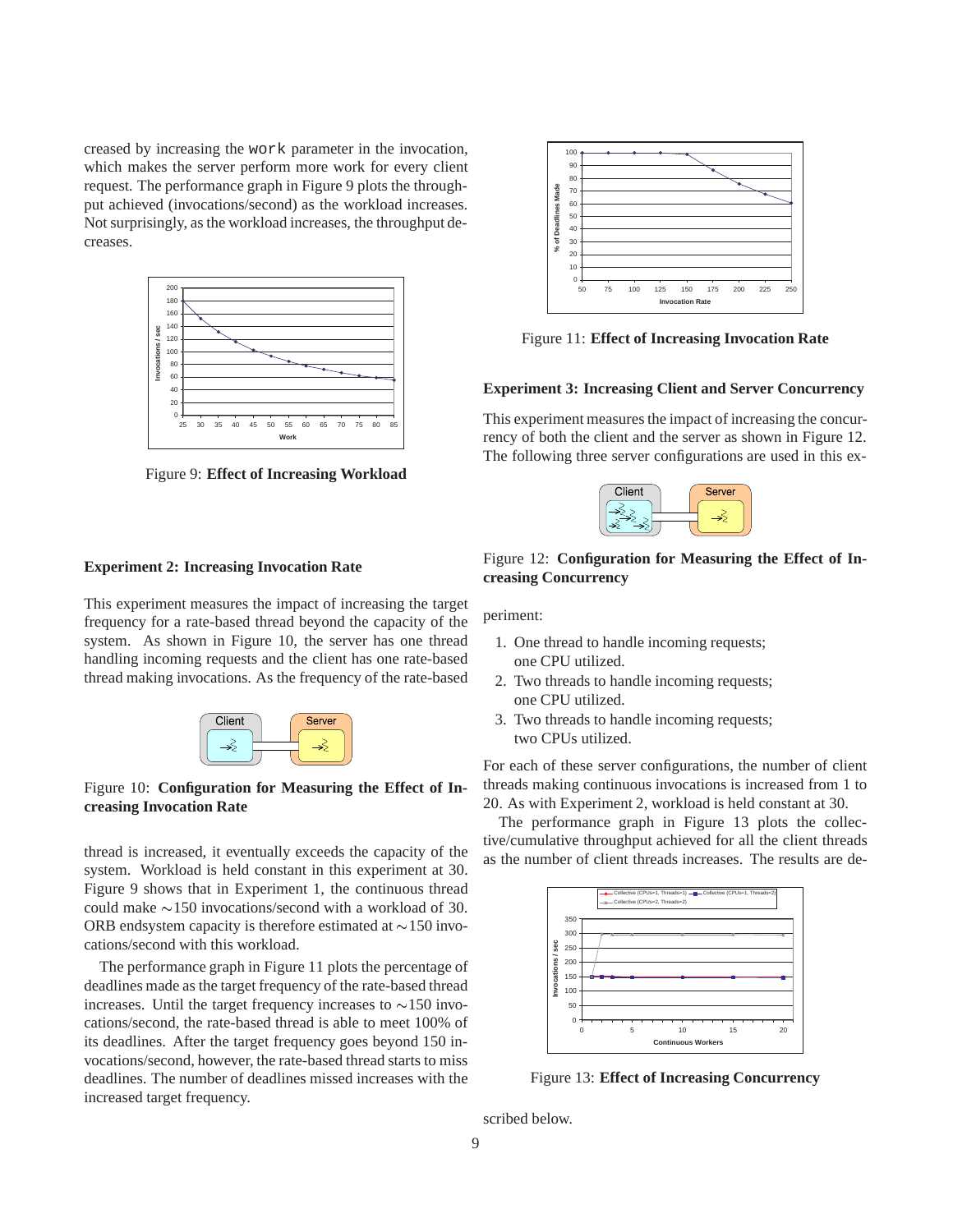**Configuration 1 (one server thread, one CPU).** Increasing client concurrency does not impact collective throughput of the client threads. Thus, as the number of client threads increases, the throughput per thread decreases, but the collective throughput remains constant. This result occurs because the server performs most of the processing, so increasing client concurrency does not impact the collective throughput for the client threads.

**Configuration 2 (two server threads, one CPU).** The results are almost identical to server configuration 1 (one server thread, one CPU). Increasing server concurrency without improving hardware support does not improve throughput when the work is CPU bound. In fact, the throughput degrades slightly since the server must now coordinate and synchronize the two threads on one CPU.

**Configuration 3 (two server threads, two CPUs).** After the number of client threads reaches two, the collective throughput doubles since the second client thread engages the second server thread, thereby doubling the throughput.<sup>6</sup> Increasing the number of client threads further does not improve collective throughput since both server threads are already engaged.

#### **Experiment 4: Increasing Workload in Classic CORBA**

This experiment measures the disruption caused by increasing workload in classic CORBA. As shown in Figure 14, the server has three threads handling incoming requests.<sup>7</sup> The



Figure 14: **Configuration for Measuring the Effect of Increasing Workload in Classic CORBA**

client has three rate-based threads running at different importance levels, *i.e.*, the high priority thread runs at 75 Hertz, the medium priority thread runs at 50 Hertz, and the low priority thread runs at 25 Hertz.

The performance graph in Figure 15 plots the throughput achieved for each of the three client threads as the workload increases. The combined capacity desired by the three client threads is 150 invocations/second  $(75 + 50 + 25)$ . Correlating this desired throughput of 150 invocations/second to the performance graph in Experiment 1 (Figure 9), note that the continuous thread achieved that throughput with a workload of 30 or less. Therefore, each of the three client threads achieved their desired frequency for workloads of 25 and 30 in Figure 15 since the ORB endsystem capacity was not exceeded. After the workload increased beyond 30, however, deadlines



Figure 15: **Effect of Increasing Workload in Classic CORBA**

start being missed. The expected behavior of most DRE applications is to drop requests from client threads of lower priority before dropping requests from those of higher priority. Unfortunately, since all three clients are treated equally by the classic CORBA server, the first to be affected is the high priority 75 Hertz client thread, followed by the medium priority 50 Hertz client thread, and finally by the low priority 25 Hertz client thread. This behavior is clearly unacceptable for most DRE applications.

#### **Experiment 5: Increasing Workload in Real-time CORBA** with Lanes: Increasing  $Priority \rightarrow Increasing Rate$

This experiment measures the disruption caused by increasing workload in Real-time CORBA with lanes. As shown in Figure 16, the server has three thread lanes of high, medium, and low priorities to handle incoming requests. Each lane has one thread. The client is identical to the client in Experiment 4.

The performance graph in Figure 17 plots the throughput achieved for each of the three client threads as the workload increases. Each of the three client threads achieved its desired frequency for workloads of 25 and 30 since the ORB endsystem capacity has not been exceeded. After the workload increases beyond 30, however, deadlines start being missed. Unlike the classic CORBA experiment (Figure 15), the first deadline affected is the low priority 25 Hertz client thread, followed by the medium priority 50 Hertz client thread, and

 $6$ Some applications may not be able to double the throughput using this configuration if synchronization is required in the servant code while processing the CORBA requests.

 $<sup>7</sup>$ It is not necessary to have three threads handling incoming requests on the</sup> server. As shown in Figure 13, one thread is sufficient since increasing server concurrency without increasing CPU support does not improve throughput when the work is CPU bound.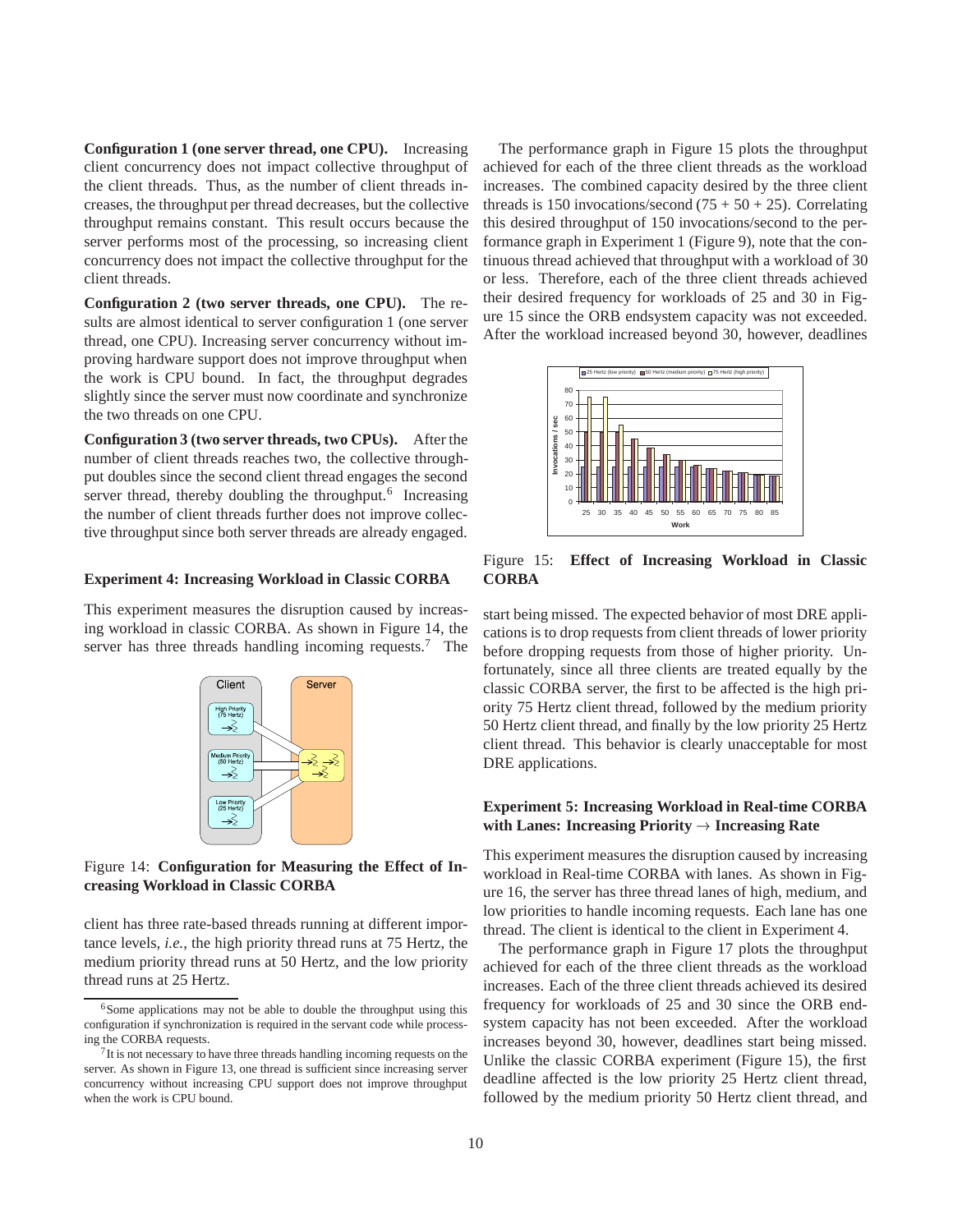finally the high priority 75 Hertz client thread. This behavior is what a DRE application expects.

Figure 18 shows the performance graph of the same experiment, except the client and server are distributed on two different machines on the network. The results are similar to



Figure 18: **Effect of Increasing Workload in Real-time CORBA:** Increasing Priority  $\rightarrow$  Increasing Rate (Client **and Server are Remote)**

those obtained when the client and server are on the same machine (Figure 17). However, between the time the high priority server thread sent a reply to the high priority client thread and before it receives a new request from it, the server can process a request from a client thread of lower priority. The medium priority 50 Hertz client thread can therefore make some progress.

#### **Experiment 6: Increasing Workload in Real-time CORBA** with Lanes: Increasing  $Priority \rightarrow Decreasing Rate$

This experiment is similar to Experiment 5 except that the high priority thread runs at 25 Hertz, the medium priority thread runs at 50 Hertz, and the low priority thread runs at 75 Hertz, as shown in Figure 19. The performance graph in Figure 20



Figure 19: **Configuration for Measuring the Effect of Increasing Workload in Real-time CORBA: Increasing Pri** $ority \rightarrow$  **Decreasing Rate** 

shows that the low priority 75 Hertz client thread is affected first, followed by the medium priority 50 Hertz client thread. The high priority 25 Hertz client thread is unaffected since



Figure 16: **Increasing Workload in Real-time CORBA (Increasing Priority**  $\rightarrow$  **Increasing Rate): Configuration of Testbed**



Figure 17: **Effect of Increasing Workload in Real-time CORBA:** Increasing Priority  $\rightarrow$  Increasing Rate (Client **and Server are on the Same Machine)**

,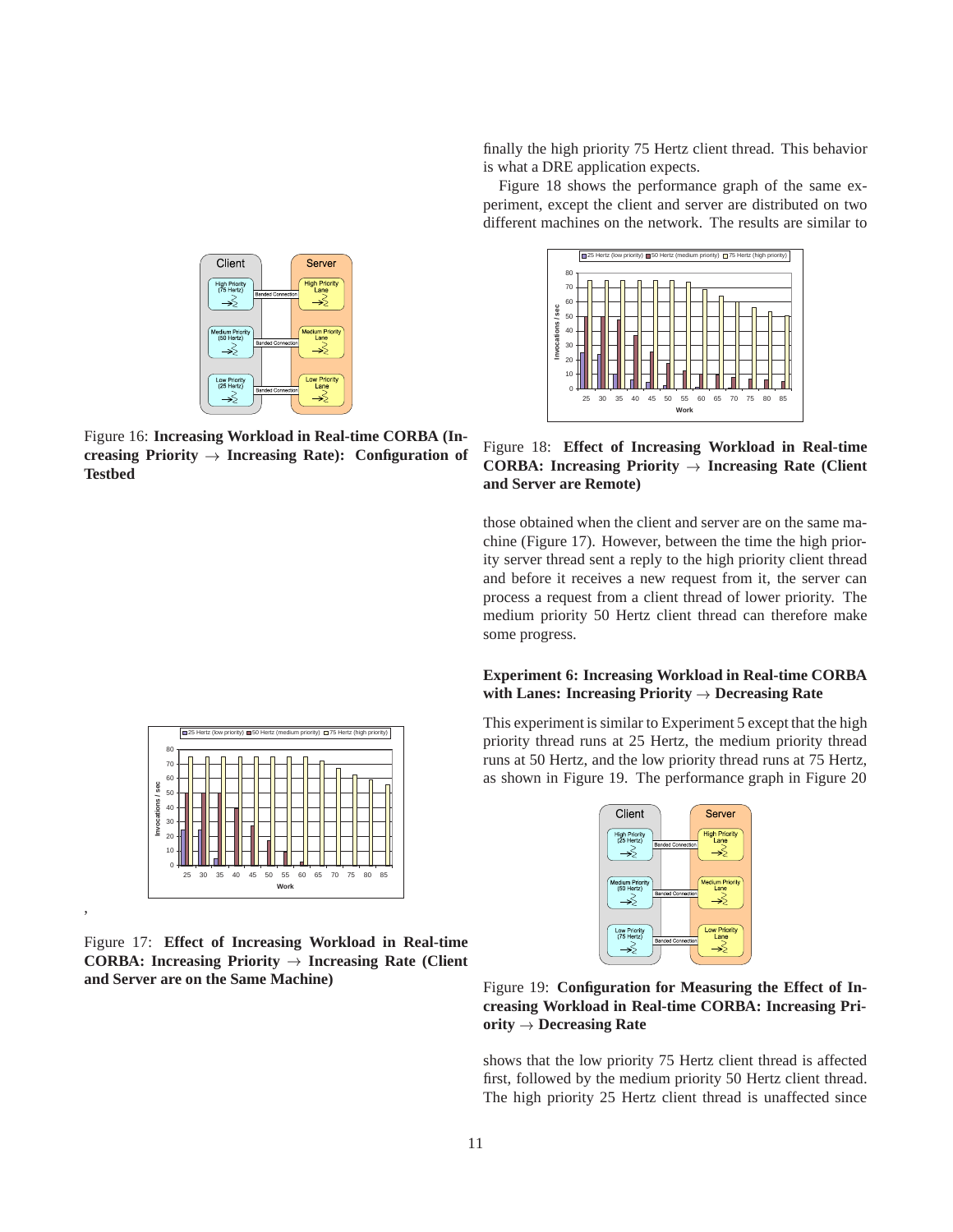the ORB endsystem capacity never dropped below 25 invocations/second. This behavior is expected from a DRE application.



Figure 20: **Effect of Increasing Workload in Real-time CORBA:** Increasing Priority  $\rightarrow$  decreasing rate

#### **Experiment 7: Increasing Best-effort Work in Classic CORBA**

This experiment measures the disruption caused by increasing best-effort work in classic CORBA. As shown in Figure 21, the server has four threads handling incoming requests.<sup>8</sup> The



Figure 21: **Configuration for Measuring the Effect of Increasing Best-effort Work in Classic CORBA**

client has three rate-based threads of different priorities, *i.e.*, the high priority thread runs at 75 Hertz, the medium priority thread runs at 50 Hertz, and the low priority thread runs at 25 Hertz. The client also has a variable number of besteffort threads making continuous invocations. Workload is held constant at 30 and the number of best-effort continuous client threads is increased from 0 through 10. Recall from Experiment 1 that the ORB endsystem capacity is 150 invocation/second for a workload of 30. Any progress made by the best-effort continuous client threads will therefore cause the rate-based threads to miss their deadlines.

The performance graph in Figure 22 plots the throughput achieved for each of the three rate-based client threads and the



Figure 22: **Effect of Increasing Best-effort Work in Classic CORBA**

the three rate-based threads achieve their desired frequency. After best-effort threads are added to the client, however, the classic CORBA server treats all the client threads equally, so the collective throughput of the best-effort threads increases at the expense of the higher priority threads. This behavior is clearly unacceptable for most DRE applications.

#### **Experiment 8: Increasing Best-effort Work in Real-time CORBA with Lanes**

This experiment measures the disruption caused by increasing best-effort work in Real-time CORBA configured to use thread pools with lanes. As shown in Figure 23, the server processes requests using four thread lanes of high, medium, low, and best-effort priorities. Each lane has one thread. The client is



Figure 23: **Configuration for Measuring the Effect of Increasing Best-effort Work in Real-time CORBA**

identical to the client in Experiment 7.

The performance graph in Figure 24 shows that best-effort continuous threads do not affect the higher priority rate-based threads. This behavior is expected from a DRE application.

Figure 25 shows the performance graph of the same experiment with a slightly lower workload (work = 28). Note that the slack produced by the lower workload is used by

collective throughput achieved by the all the best-effort continuous threads on the client as the number of best-effort continuous threads increases. When there are no best-effort threads,

 ${}^{8}$ For the same reasons noted in Experiment 4, one server thread is sufficient for handling incoming requests.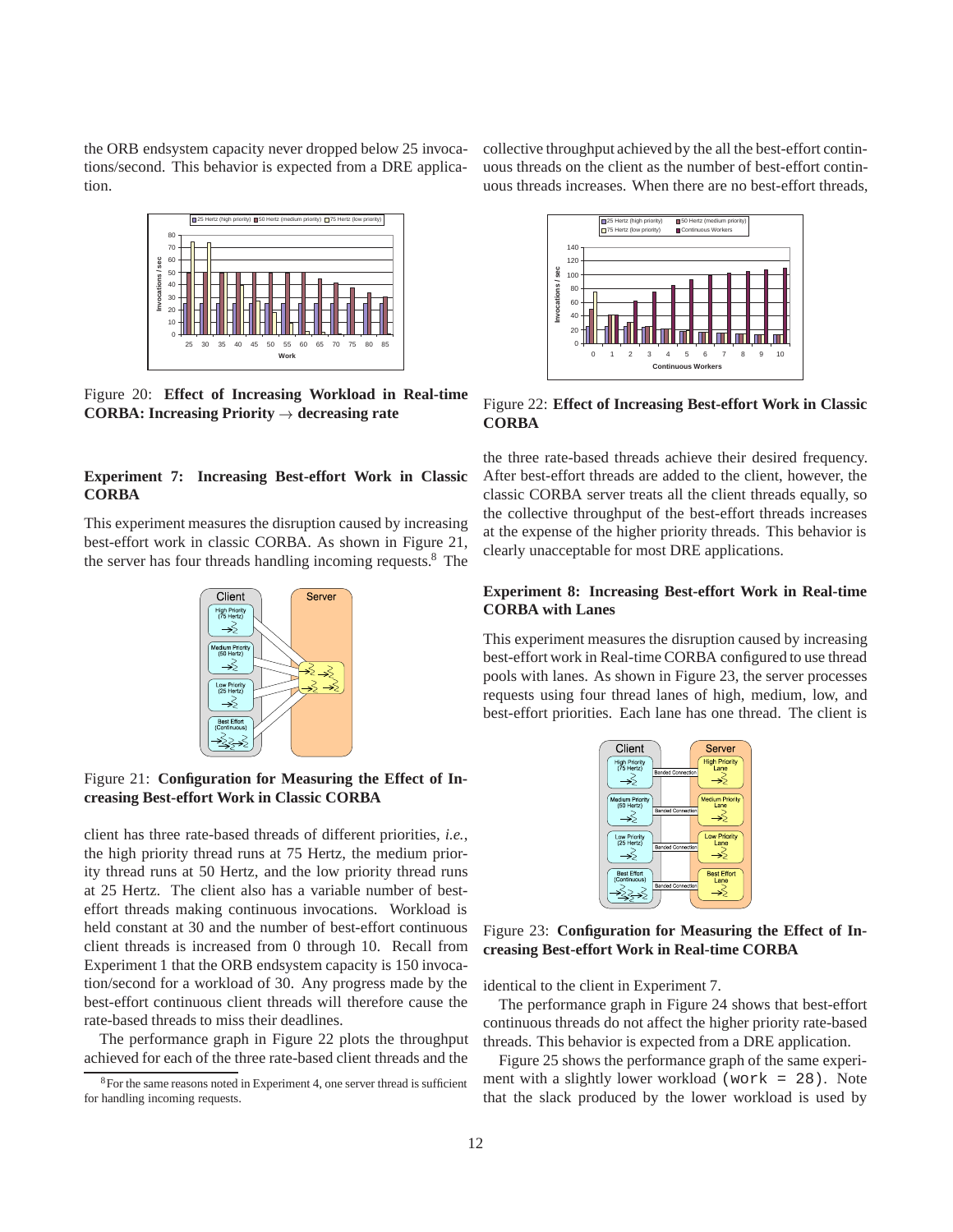

Figure 24: **Effect of Increasing Best-effort Work in Realtime CORBA: System Running at Capacity (Work = 30); Client and Server are on the Same Machine**



Figure 25: **Effect of Increasing Best-effort Work in Realtime CORBA: System Running Slightly Below Capacity (Work = 28); Client and Server are on the Same Machine**

the best-effort threads. Moreover, increasing the number of best-effort threads does not yield any increase in the collective throughput of the best-effort threads and the best-effort threads are not able to disrupt the higher priority rate-based threads. This behavior is expected from a DRE application.

Figure 26 shows the performance graph of the same experiment (work =  $28$ ), but with the client and server on different machines across a network. Note that the slack available



Figure 26: **Effect of Increasing Best-effort Work in Realtime CORBA: System Running Slightly Below Capacity (Work = 28); Client and Server are Remote**

for the best-effort threads increases since all the client pro-

cessing is now performed on the machine hosting the client, freeing up the server to do additional work.

#### **Experiment 9: Increasing Workload in Real-time CORBA without Lanes**

Our final experiment measures the disruption caused by increasing workload in Real-time CORBA without lanes. As shown in Figure 27, the server has a thread pool of three threads handling incoming requests. The client is identical to



Figure 27: **Configuration for Measuring the Effect of Increasing Workload in Real-time CORBA without Lanes**

the client in Experiments 4 and 5.

The performance graphs in Figures 28, 29, and 30 plot the throughput achieved for each of the three client threads as the workload increases. The difference between the three graphs is the priority of the server thread pool. In Figure 28 the thread pool runs at low priority, in Figure 29 the thread pool priority runs at medium priority, and in Figure 30 the thread pool runs at high priority. Below, we discuss each of these results in more depth.

**Server thread pool priority = low.** Assume that one of the server threads is processing a request from a client thread of low priority. During that time, a request arrives at the server from a higher priority client thread. Unfortunately, since the request-processing thread has the same priority as the waiting thread, the waiting thread is unable to preempt the processing thread. The request from the higher priority client thread must therefore wait until the low priority client thread request has been processed completely, which leads to the three client threads being treated equally by the server, as shown in Figure 28. This behavior is clearly unacceptable for most DRE applications.

**Server thread pool priority = medium.** Assume that one of the server threads is processing a request from a client thread of medium priority. During this time, a request arrives at the server from the high priority client thread. Unfortunately, since the request-processing thread has the same priority as the waiting thread, the waiting thread is unable to preempt the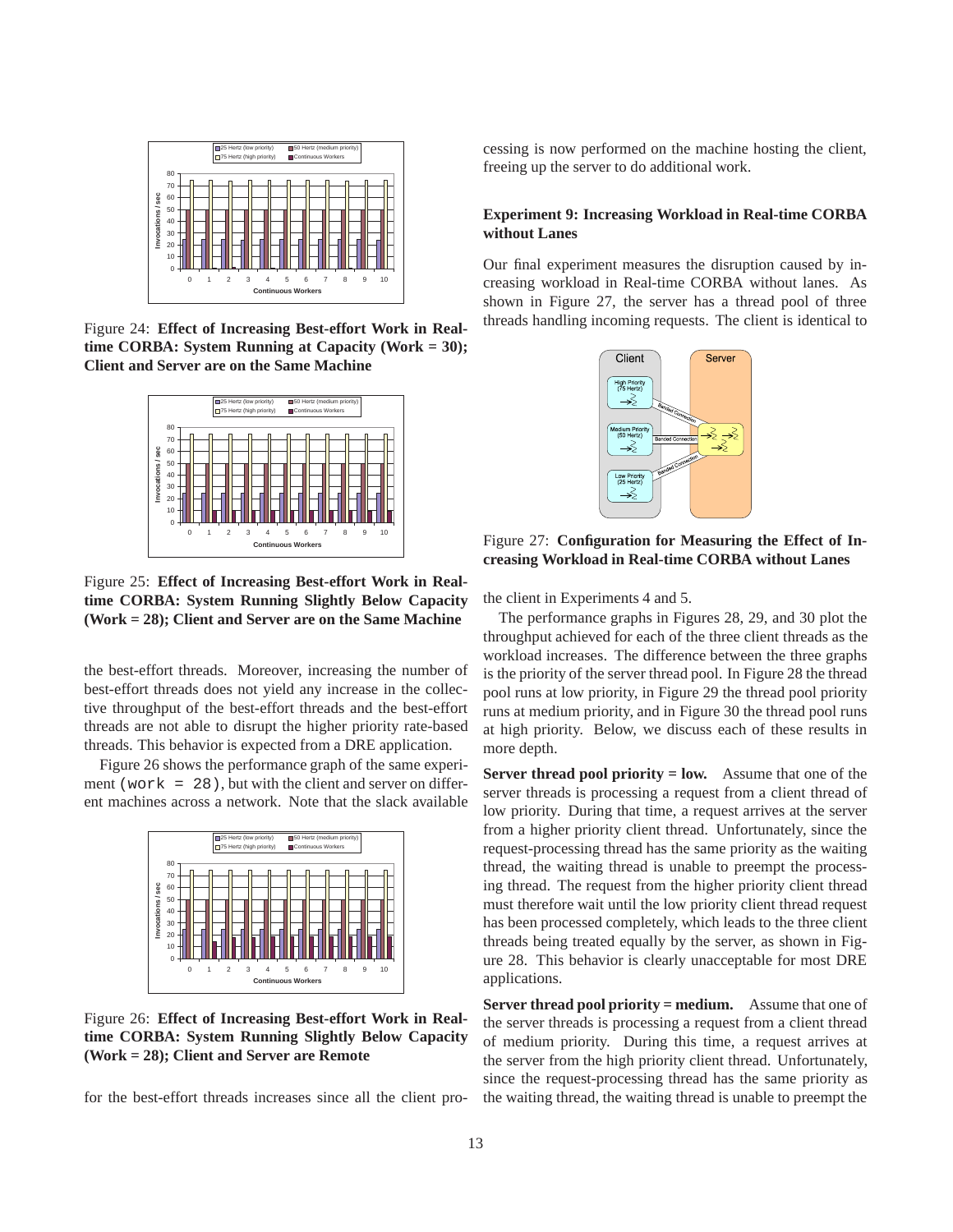

Figure 28: **Effect of Increasing Workload in Real-time CORBA Without Lanes: Server Thread Pool Priority = Low**

request processing thread. The request from the high priority client thread must therefore wait until the medium priority client thread request has been processed completely. When a medium or high priority request arrives while a low priority request is being processed, however, the behavior is different. Since the priority of the waiting thread is greater than that of the priority of the request processing thread, it can preempt the request processing thread and handle the higher priority request.

This behavior leads to the medium and high priority client threads being treated equally but are given preference over the low priority client thread, as shown in Figure 29. This behavior is also unacceptable for a DRE application.



Figure 29: **Effect of Increasing Workload in Real-time CORBA without Lanes: Server Thread Pool Priority = Medium**

**Server thread pool priority = high.** Assume that one of the server threads is processing a request from a client thread of low priority. During this time, a request arrives at the server from a higher priority client thread. Since the priority of the waiting thread is greater than the priority of the request processing thread, it can preempt the request-processing thread and handle the higher priority request. Note that a high priority request can preempt both low and medium priority requests.

This behavior ensures (1) the high priority client thread is

preferred over the low and medium priority client threads and (2) the medium priority client thread is preferred over the low priority client thread, as shown in Figure 30. This behavior is expected from a DRE application.



Figure 30: **Effect of Increasing Workload in Real-time CORBA without Lanes: Server Thread Pool Priority = High**

**Notes on using Real-time CORBA without lanes.** Experiment 9 showed that the most desirable behavior is achieved in Figure 30 where the server thread pool priority is equal to the highest request processing priority. However, a server using a thread pool without lanes can incur priority inversion. Consider the case where the server thread pool priority is high. Assume that one of the server threads is processing a request from a client thread of medium priority. During this time, a request arrives at the server from the low priority client thread. Since the priority of the waiting thread is greater than the priority of the request processing thread, it is able to preempt the request processing thread to read the incoming request. If the request includes a large amount of data, it can take a significant amount of time to read the request. After this thread reads the request, it sets its priority low to match the client propagated priority. The medium priority request-processing thread is now able to preempt the low priority thread and resume processing.

The interruption caused by the low priority request leads to priority inversion for the medium priority thread. Depending on the number of waiting threads in the server thread pool and the time it takes to read the incoming request, the priority inversion can be significant or even unbounded.

#### **4.1 Summary of Empirical Results**

Experiments 4 and 7 illustrate that classic CORBA implementations cannot preserve priorities end-to-end, which makes them inappropriate for DRE applications with strict predictability requirements. Conversely, the experiments that use TAO with Real-time CORBA features enabled (Experiments 5, 6, 8, and 9) preserve priorities end-to-end since TAO was able to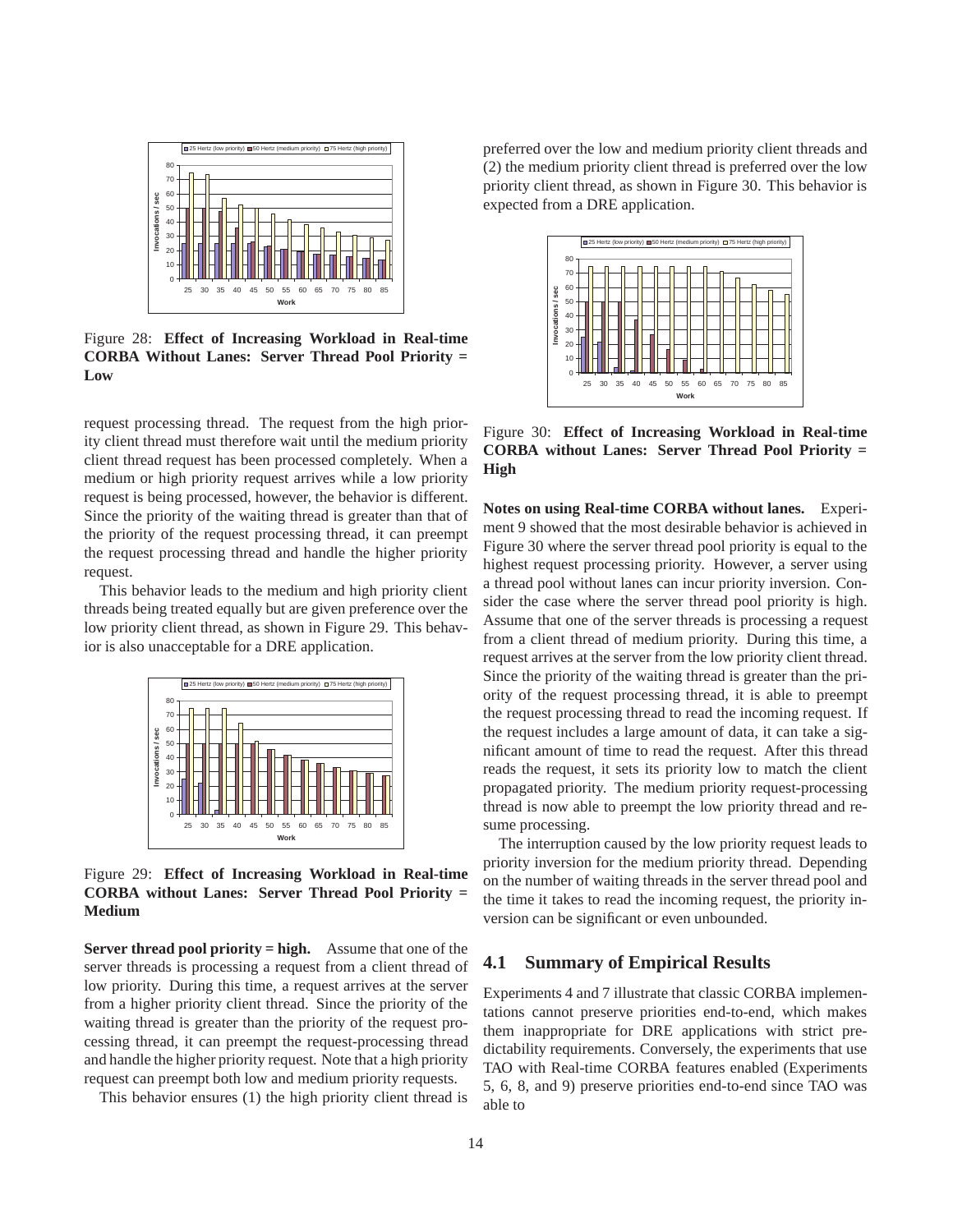- Avoid unbounded priority inversions in the critical path, as discussed in Section 2.3 and
- Propagate and preserve priorities end-to-end, as discussed in Section 2.4.

Thread pools in Real-time CORBA are an important feature that allows application developers and end-users to configure and control processor resources. A server using thread pools without lanes is more flexible than a server using thread pools with lanes since the former can adapt to any priority propagated by the client. As we have shown, however, there are cases when this configuration can incur priority inversion. A client invoking requests on a server using thread pools with lanes is restricted to priorities used in the lanes by the server.<sup>9</sup> This configuration provides the most predictable execution and does not exhibit unbounded priority inversions.

## **5 Related Work**

Real-time middleware is an emerging field of study. An increasing number of research efforts are focusing on integrating QoS and real-time scheduling into distribution middleware, such as CORBA. In this section, we compare our work on Real-time CORBA and TAO with related work.

**Dynamic Scheduling Services and Resource Managers.** Real-time CORBA is well suited for applications using fixed priority scheduling. However, for applications that execute under dynamic load conditions [26] and cannot determine the priorities of various operations *a priori* without significantly underutilizing various resources, the Object Management Group (OMG) is standardizing dynamic scheduling [27] techniques, such as deadline-based [28] or value-based [29] scheduling. Work is currently underway to integrate TAO with dynamic scheduling services, such as the Kokyu scheduling framework [30], and adaptive resource management systems, such as the RT-ARM [31] framework.

**Timed Distributed Invocations.** Wolfe *et al.* developed a real-time CORBA system at the US Navy Research and Development Laboratories (NRaD) and the University of Rhode Island (URI) [32]. The system supports expression and enforcement of dynamic end-to-end timing constraints through timed distributed method invocations (TDMIs) [33]. A difference between TAO and the URI approaches is that TDMIs express required timing constraints, *e.g.*, deadlines relative to the current time, whereas the TAO ORB is based on the fixedpriority scheduling features defined in the Real-time CORBA specification.

**Quality Objects.** The *Quality Objects*(QuO) distributed object middleware is developed at BBN Technologies [34]. QuO is based on CORBA and provides the following support for QoS-enabled applications:

- *Run-time performance tuning and configuration* through the specification of operating regions, behavior alternatives, and reconfiguration strategies that allows the QuO run-time to trigger reconfiguration adaptively as system conditions change (represented by transitions between operating regions); and
- *Feedback* across software and distribution boundaries based on a control loop in which client applications and server objects request levels of service and are notified of changes in service.

The QuO model employs several *QoS definition languages* (QDLs) that describe the QoS characteristics of various objects, such as expected usage patterns, structural details of objects, and resource availability. QuO's QDLs are based on the separation of concerns advocated by Aspect-Oriented Programming (AoP) [35]. The QuO middleware adds significant value to adaptive real-time ORBs such as TAO. We are currently collaborating [36] with the BBN QuO team to integrate the TAO and QuO middleware as part of the DARPA Quorum project [37].

## **6 Concluding Remarks**

The Real-time CORBA 1.0 specification [2] has introduced several novel concepts and requirements to the CORBA object model. These new requirements for providing end-to-end predictability have added to the challenges faced by the ORB developers. This paper described how we identified and eliminated sources of unbounded priority inversion in the critical code path of the TAO ORB. TAO's Real-time CORBA implementation uses non-multiplexed resources where possible. Moreover, it is designed to bound priority inversions for resources that must be shared.

The empirical analysis presented in this paper illustrated that ORBs lacking Real-time CORBA features are unsuitable for DRE applications that require predictable behavior. The experimental results also validate the end-to-end real-time behavior of TAO. Even when using a real-time ORB, however, careful consideration must be given to several other factors to ensure end-to-end system predictability and scalability, including:

- The configuration and structure of the client and server
- The use of lanes in thread pools
- The priorities assigned to the thread pools and lanes used in the server and
- The priority propagation and banding policies used.

<sup>&</sup>lt;sup>9</sup>Priority bands can be used to map a range of client priorities to a server lane. However, the server lane priority is fixed and therefore, request processing priorities are limited to the priorities of the lanes.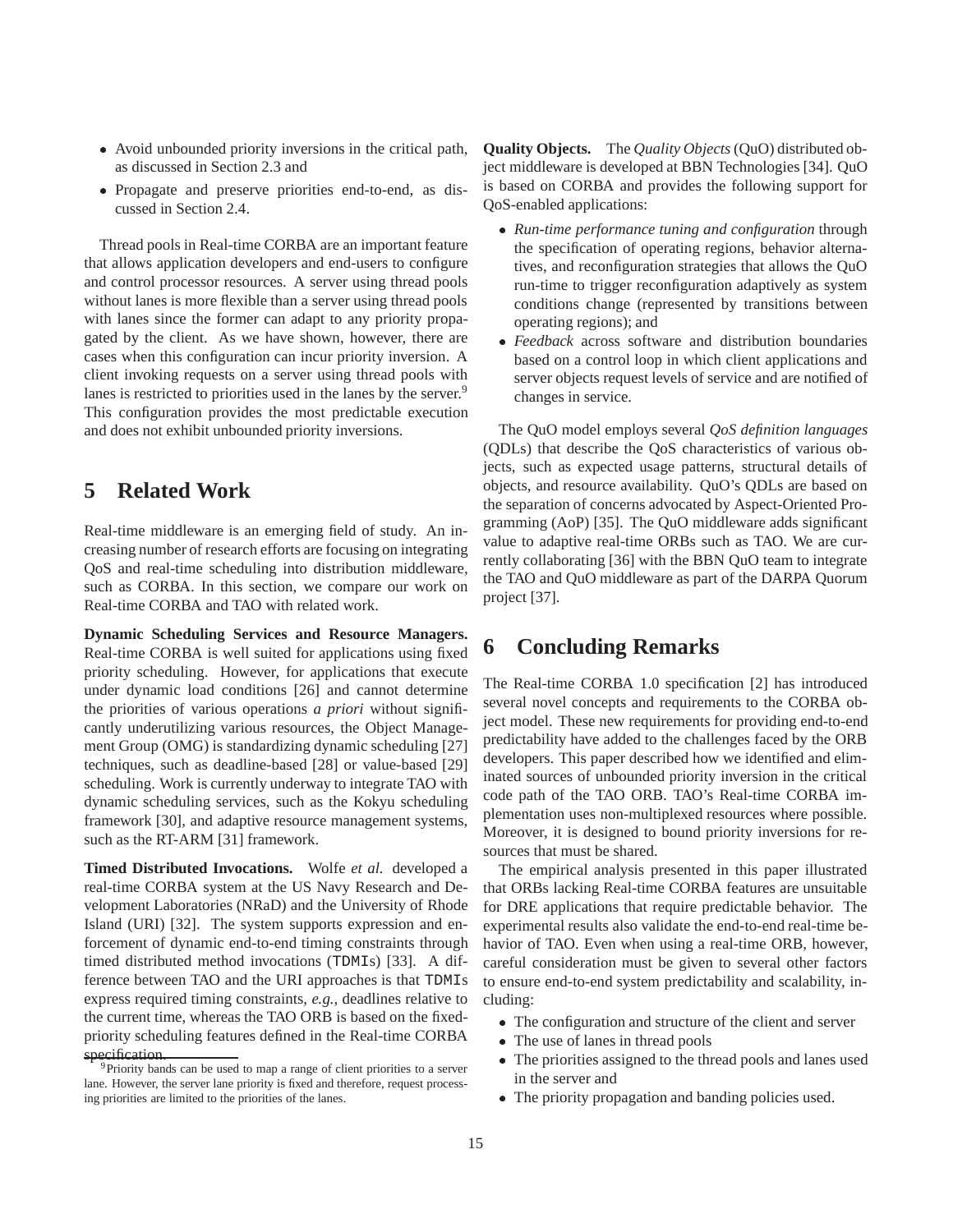In general, thread pools with lanes are not as flexible as their counterparts without lanes because the priority of the threads in lanes are fixed. However, thread pools with lanes provide the most predictable execution and do not exhibit unbounded priority inversions.

## **References**

- [1] Object Management Group, *The Common Object Request Broker: Architecture and Specification*, 2.6 ed., Dec. 2001.
- [2] Object Management Group, *Real-time CORBA Joint Revised Submission*, OMG Document orbos/99-02-12 ed., March 1999.
- [3] D. C. Schmidt and F. Kuhns, "An Overview of the Real-time CORBA Specification," *IEEE Computer Magazine, Special Issue on Object-oriented Real-time Computing*, vol. 33, June 2000.
- [4] C. O'Ryan, D. C. Schmidt, and J. R. Noseworthy, "Patterns and Performance of a CORBA Event Service for Large-scale Distributed Interactive Simulations," *International Journal of Computer Systems Science and Engineering*, vol. 17, Mar. 2002.
- [5] A. Gokhale and D. C. Schmidt, "Measuring and Optimizing CORBA Latency and Scalability Over High-speed Networks," *Transactions on Computing*, vol. 47, no. 4, 1998.
- [6] F. Kuhns, D. C. Schmidt, and D. L. Levine, "The Design and Performance of a Real-time I/O Subsystem," in *Proceedings of the*  $5^{th}$ *IEEE Real-Time Technology and Applications Symposium*, (Vancouver, British Columbia, Canada), pp. 154–163, IEEE, June 1999.
- [7] C. O'Ryan, F. Kuhns, D. C. Schmidt, O. Othman, and J. Parsons, "The Design and Performance of a Pluggable Protocols Framework for Real-time Distributed Object Computing Middleware," in *Proceedings of the Middleware 2000 Conference*, ACM/IFIP, Apr. 2000.
- [8] P. Jain and D. C. Schmidt, "Service Configurator: A Pattern for Dynamic Configuration of Services," in *Proceedings of the* <sup>3</sup>rd *Conference on Object-Oriented Technologies and Systems*, USENIX, June 1997.
- [9] C. O'Ryan, D. C. Schmidt, F. Kuhns, M. Spivak, J. Parsons, I. Pyarali, and D. L. Levine, "Evaluating Policies and Mechanisms to Support Distributed Real-Time Applications with CORBA," *Concurrency and Computing: Practice and Experience*, vol. 13, no. 2, pp. 507–541, 2001.
- [10] A. B. Arulanthu, C. O'Ryan, D. C. Schmidt, M. Kircher, and J. Parsons, "The Design and Performance of a Scalable ORB Architecture for CORBA Asynchronous Messaging," in *Proceedings of the Middleware 2000 Conference*, ACM/IFIP, Apr. 2000.
- [11] C. O'Ryan, D. C. Schmidt, F. Kuhns, M. Spivak, J. Parsons, I. Pyarali, and D. Levine, "Evaluating Policies and Mechanisms for Supporting Embedded, Real-Time Applications with CORBA 3.0," in *Proceedings of the* <sup>6</sup>th *IEEE Real-Time Technology and Applications Symposium*, (Washington DC), IEEE, May 2000.
- [12] A. Gokhale and D. C. Schmidt, "Optimizing a CORBA IIOP Protocol Engine for Minimal Footprint Multimedia Systems," *Journal on Selected Areas in Communications special issue on Service Enabling Platforms for Networked Multimedia Systems*, vol. 17, Sept. 1999.
- [13] Center for Distributed Object Computing, "The ACE ORB (TAO)." www.cs.wustl.edu/ $\sim$ schmidt/TAO.html, Washington University.
- [14] T. H. Harrison, D. L. Levine, and D. C. Schmidt, "The Design and Performance of a Real-time CORBA Event Service," in *Proceedings of OOPSLA '97*, (Atlanta, GA), pp. 184–199, ACM, October 1997.
- [15] Object Management Group, *The Common Object Request Broker: Architecture and Specification*, 2.4 ed., Oct. 2000.
- [16] D. C. Schmidt, M. Stal, H. Rohnert, and F. Buschmann, *Pattern-Oriented Software Architecture: Patterns for Concurrent and Networked Objects, Volume 2*. New York: Wiley & Sons, 2000.
- [17] I. Pyarali and D. C. Schmidt, "An Overview of the CORBA Portable Object Adapter," *ACM StandardView*, vol. 6, Mar. 1998.
- [18] L. Sha, R. Rajkumar, and J. P. Lehoczky, "Priority Inheritance Protocols: An Approach to Real-time Synchronization," *IEEE Transactions on Computers*, vol. 39, September 1990.
- [19] S. M. Donahue, M. P. Hampton, M. Deters, J. M. Nye, R. K. Cytron, and K. M. Kavi, "Storage allocation for real-time, embedded systems," in *Embedded Software: Proceedings of the First International Workshop* (T. A. Henzinger and C. M. Kirsch, eds.), pp. 131–147, Springer Verlag, 2001.
- [20] S. Donahue, M. Hampton, R. Cytron, , M. Franklin, and K. Kavi, "Hardware support for fast and bounded-time storage allocation," *Second Annual Workshop on Memory Performance Issues (WMPI 2002)*, 2002.
- [21] A. Gokhale and D. C. Schmidt, "Measuring the Performance of Communication Middleware on High-Speed Networks," in *Proceedings of SIGCOMM '96*, (Stanford, CA), pp. 306–317, ACM, August 1996.
- [22] I. Pyarali, C. O'Ryan, D. C. Schmidt, N. Wang, V. Kachroo, and A. Gokhale, "Applying Optimization Patterns to the Design of Real-time ORBs," in *Proceedings of the* <sup>5</sup>th *Conference on Object-Oriented Technologies and Systems*, (San Diego, CA), USENIX, May 1999.
- [23] I. Pyarali, C. O'Ryan, and D. C. Schmidt, "A Pattern Language for Efficient, Predictable, Scalable, and Flexible Dispatching Mechanisms for Distributed Object Computing Middleware," in *Proceedings of the International Symposium on Object-Oriented Real-time Distributed Computing (ISORC)*, (Newport Beach, CA), IEEE/IFIP, Mar. 2000.
- [24] D. C. Schmidt, S. Mungee, S. Flores-Gaitan, and A. Gokhale, "Software Architectures for Reducing Priority Inversion and Non-determinism in Real-time Object Request Brokers," *Journal of Real-time Systems, special issue on Real-time Computing in the Age of the Web and the Internet*, vol. 21, no. 2, 2001.
- [25] I. Pyarali, M. Spivak, R. K. Cytron, and D. C. Schmidt, "Optimizing Threadpool Strategies for Real-Time CORBA," in *Proceedings of the Workshop on Optimization of Middleware and Distributed Systems*, (Snowbird, Utah), pp. 214–222, ACM SIGPLAN, June 2001.
- [26] C. D. Gill, D. L. Levine, and D. C. Schmidt, "The Design and Performance of a Real-Time CORBA Scheduling Service," *Real-Time Systems, The International Journal of Time-Critical Computing Systems, special issue on Real-Time Middleware*, vol. 20, March 2001.
- [27] Object Management Group, *Dynamic Scheduling*, OMG Document orbos/99-03-32 ed., March 1999.
- [28] Y.-C. Wang and K.-J. Lin, "Implementing A General Real-Time Scheduling Framework in the RED-Linux Real-Time Kernel," in *IEEE Real-Time Systems Symposium*, pp. 246–255, IEEE, December 1999.
- [29] E. D. Jensen, "Eliminating the Hard/Soft Real-Time Dichotomy," *Embedded Systems Programming*, vol. 7, Oct. 1994.
- [30] C. D. Gill, R. Cytron, and D. C. Schmidt, "Middleware Scheduling Optimization Techniques for Distributed Real-Time and Embedded Systems," in *Proceedings of the*  $7<sup>th</sup>$  *Workshop on Object-oriented Real-time Dependable Systems*, (San Diego, CA), IEEE, Jan. 2002.
- [31] J. Huang and R. Jha and W. Heimerdinger and M. Muhammad and S. Lauzac and B. Kannikeswaran and K. Schwan and W. Zhao and R. Bettati, "RT-ARM: A Real-Time Adaptive Resource Management System for Distributed Mission-Critical Applications," in *Workshop on Middleware for Distributed Real-Time Systems, RTSS-97*, (San Francisco, California), IEEE, 1997.
- [32] V. F. Wolfe, L. C. DiPippo, R. Ginis, M. Squadrito, S. Wohlever, I. Zykh, and R. Johnston, "Real-Time CORBA," in *Proceedings of the Third IEEE Real-Time Technology and Applications Symposium*, (Montréal, Canada), June 1997.
- [33] V. Fay-Wolfe, J. K. Black, B. Thuraisingham, and P. Krupp, "Real-time Method Invocations in Distributed Environments," Tech. Rep. 95-244, University of Rhode Island, Department of Computer Science and Statistics, 1995.